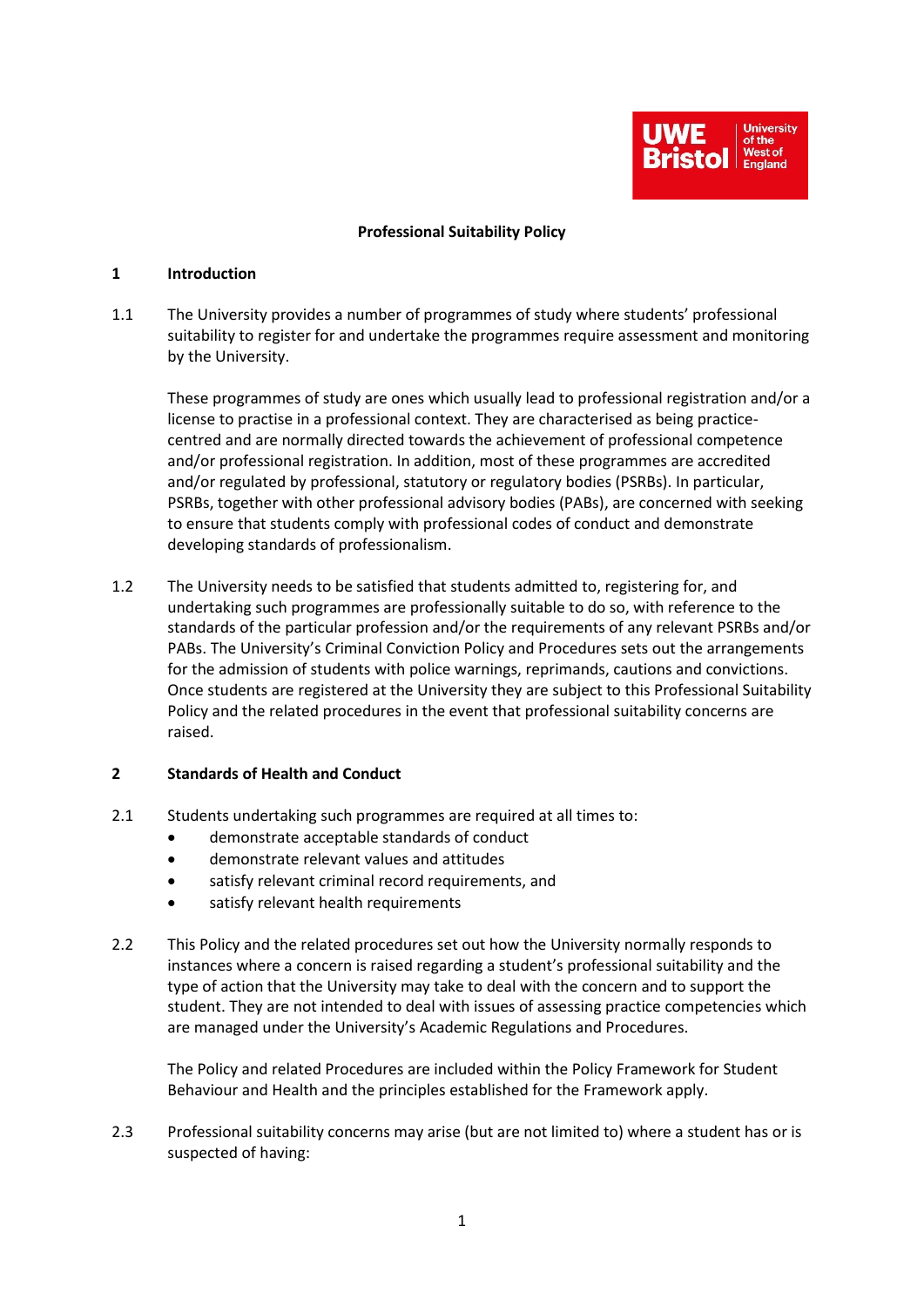- health, mental health, emotional or inter-personal problems, which indicate a lack of insight and appropriate management thereof, and which give rise to concerns about possible risk to self or others
- failed to comply with PSRB and/or PAB requirements in relation to professional suitability at any point in time
- failed to act within any statutory frameworks which set out students' professional duties and responsibilities
- breached standards of acceptable conduct including those set out in the University's Student Conduct Policy or by a relevant PSRB and/or PAB, for example in connection with (but not limited to):
	- abuse or harassment, including through the use of social media
	- violent, aggressive or threatening behaviour (physical, verbal or other)
	- sexual misconduct
	- failure to treat others with dignity or respect, or to practise in a nondiscriminatory way
	- dishonesty or untrustworthiness (such as the misrepresentation of qualifications or professional experience, or the forging of documents or signatures, or theft or making false expenses claims)
	- repeat or serious assessment offences
	- activities which constitute a criminal offence
	- the commission or suspected commission of a criminal offence
	- alcohol or substance abuse problems or addiction
	- anti-social behaviour, including that which adversely affects the proper operation of placement/work-based settings
	- the failure to demonstrate an attitude, demeanour or communication appropriate for individuals working in the profession concerned
	- breach of confidentiality
	- lack of motivation or interest and/or failure to engage in learning activities
	- lack of communication and engagement with the programme team, including failure to respond to communications
	- inconsistent, unreliable or inappropriate behaviour in learning, study or placement/work-based learning settings

where, due to the nature of the programme, the concerns bring the student's professional suitability into question because they give rise to a reasonable assessment that as a result:

- a risk is posed to the student's own health, safety or wellbeing and/or that of others; and/or
- the proper operation of the profession is or may be adversely affected; and/or
- a relevant placement or work-based setting is or may be adversely affected; and/or
- trust in the profession or the University may be undermined or the profession or University is brought into disrepute.
- 2.4 The University recognises that concerns regarding students' professional suitability may arise in a variety of ways (e.g. as result of a disclosure made by the student on an annual statement of good health and character, or from the circumstances of a student's practice, performance or conduct, or from issues raised by University staff, other students, health professionals, placement providers or service users). The University considers and addresses concerns regarding students' professional suitability howsoever they arise and endeavours to take action to deal with concerns promptly, proportionately and fairly. The University recognises that dealing with matters in this way is critical not only to ensuring consistency and that relevant professional standards are attained and maintained, but also to supporting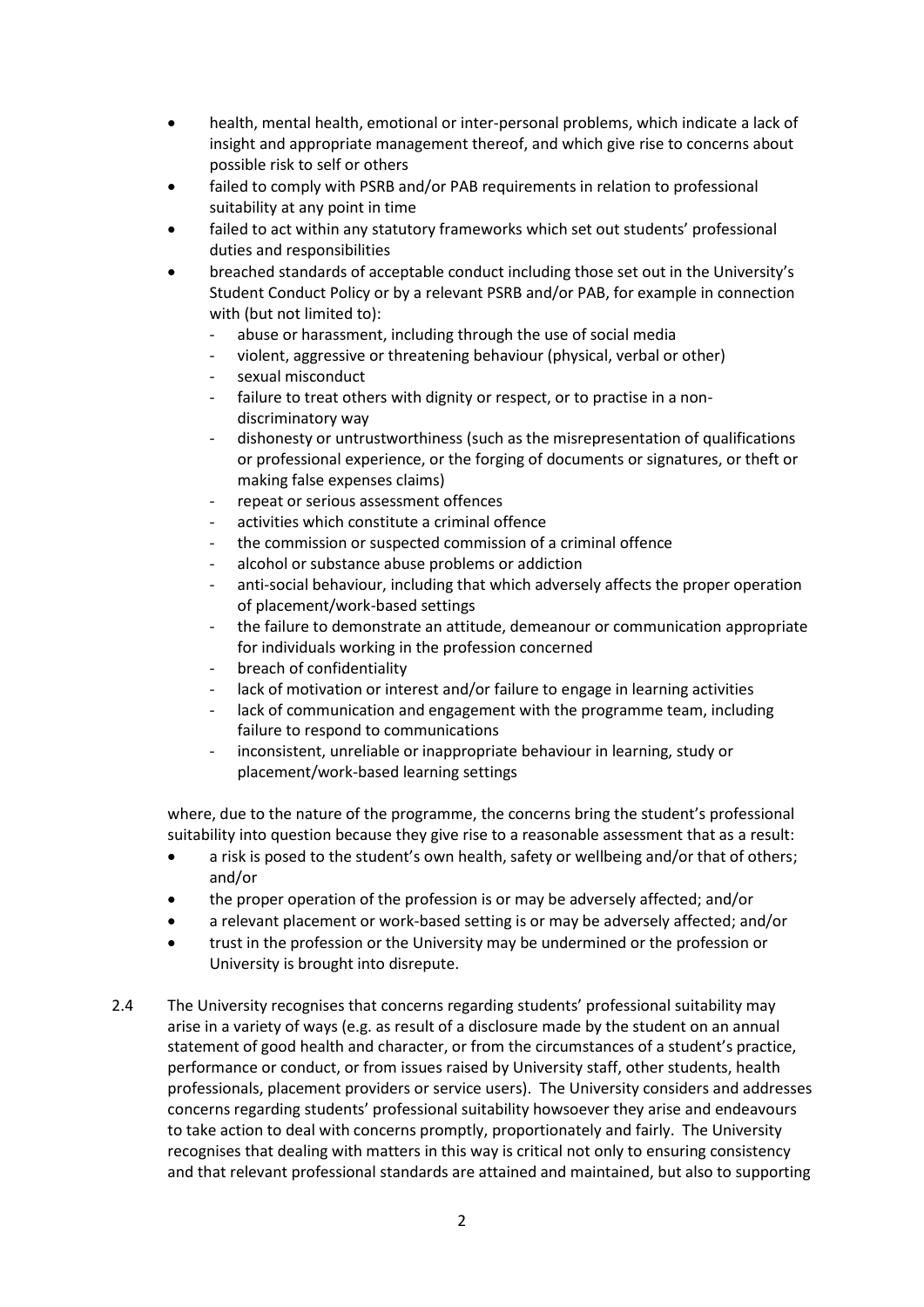student learning and academic achievement and to the furtherance of a positive student experience.

Staff to whom disclosures are made or concerns are raised are advised to consult with their Head of Department or designated lead and/or the Student Casework Manager to discuss next steps.

### **3 Scope**

- 3.1 The programmes of study to which this Policy normally applies are listed in Appendix 1.
- 3.2 The University also reserves the right to use this Policy and Procedure in relation to students who are qualified professionals on its postgraduate or continuing professional development (CPD) programmes and in situations where a student is following an academic programme but where an allegation or report is made that calls into question their suitability for their expected future profession. The Student Casework Manager and Head of Department or designated lead will decide when the use of the Professional Suitability Policy is appropriate in these circumstances.
- 3.3 The Policy applies to students throughout their period of registration with the University, both on and off campus, and at all times. It is not limited to term time or placement or workbased learning.
- 3.4 Where a student is subject to an allegation of misconduct in a placement or workplace setting which is part of their programme of study, there will be a discussion between the University and the placement provider/workplace to agree the process to be followed. The University usually expects the external organisation to undertake an initial investigation to establish the facts and produce a report to be referred to the University for action under this Policy. In some cases, for instance where there are safeguarding concerns relating to a service user, the external organisation would usually follow their internal procedures in consultation with the University. It is recognised, however, that the relationship between a student and a placement provider varies between programmes and as a result the appropriate approach will also vary.
- 3.5 The Policy also applies to former students seeking a return to study whose registration has previously been interrupted, suspended or terminated when they were under one of the policy or whose actions, if known, may have led to an investigation under the Policy.
- 3.6 Students registered for an award with the University but studying in a partner organisation are usually subject to the policies and procedures of that organisation, but may also be referred to the University particularly if the concerns relate to activities at the University's campuses, student accommodation or learning activities. The procedure to be followed for students registered for a degree apprenticeship and also employed at a partner organisation is jointly agreed on a case by case basis depending on the nature of the allegations.
- 3.7 Whilst the University anticipates that most matters involving professional suitability concerns will be dealt with under this Policy and Procedure, matters may arise where it is appropriate for the University to implement other University processes (such as its Assessment Offences Policy and Procedures) as an alternative or in addition as established in the Policy Framework, and the University is not prevented from doing so at any time.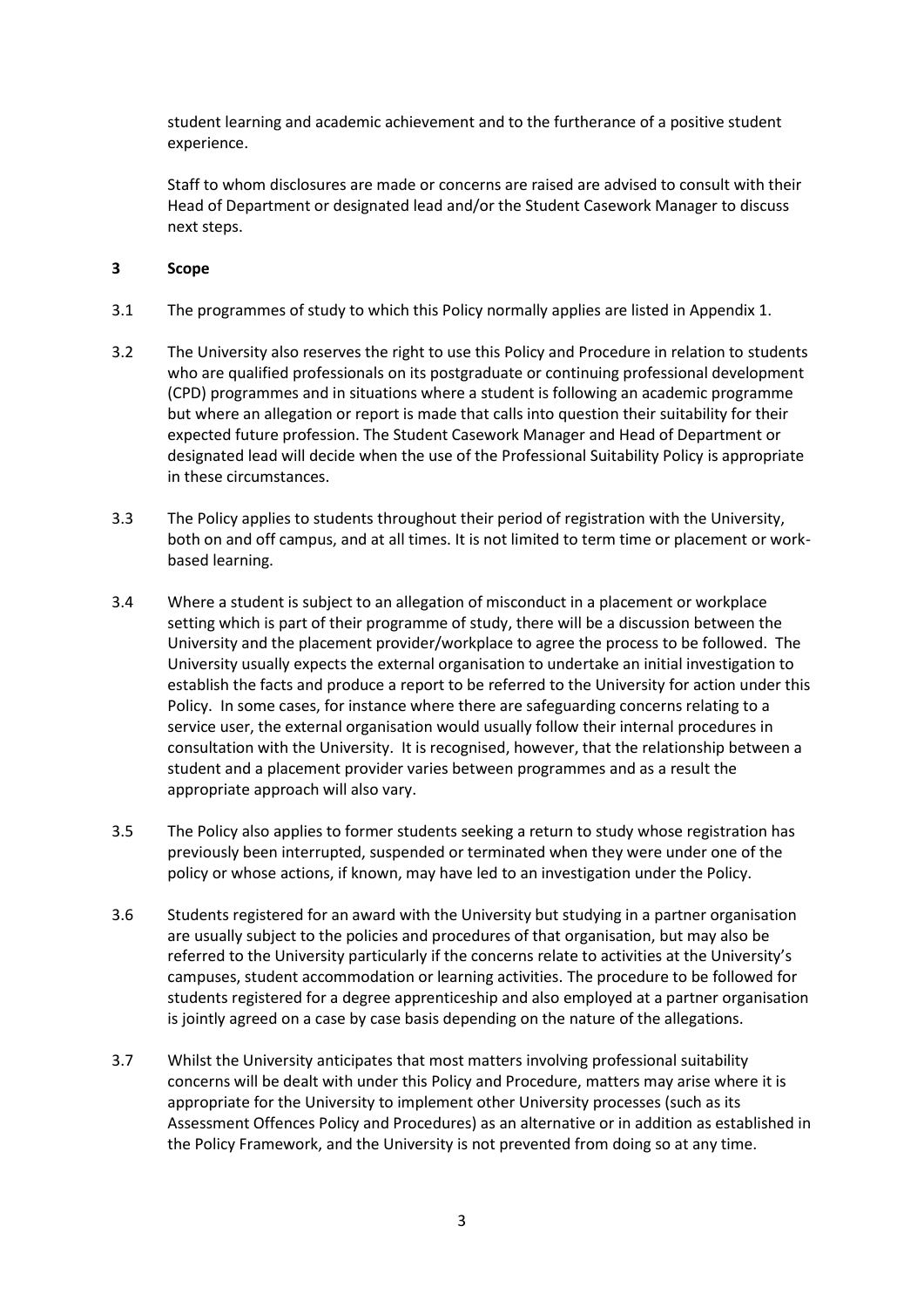3.8 The Head of Department or designated lead and the Student Casework Manager, in consultation with others as appropriate, determine the appropriate procedure to be followed in any matter.

# **4 Levels of Action**

- 4.1 The University has three levels for dealing with concerns raised about a student's professional suitability.
- 4.2 The following table provides a framework for decision-makers and students regarding the levels at which concerns about professional suitability are usually considered, and highlights typical sanctions and outcomes which could be applied at each level. The table is intended to be illustrative and not exhaustive, and the University anticipates that there will be circumstances when alternative outcomes are appropriate. The more serious sanctions can only be imposed following a process at the appropriate level.

4.3 Table setting out Levels of Action and Outcomes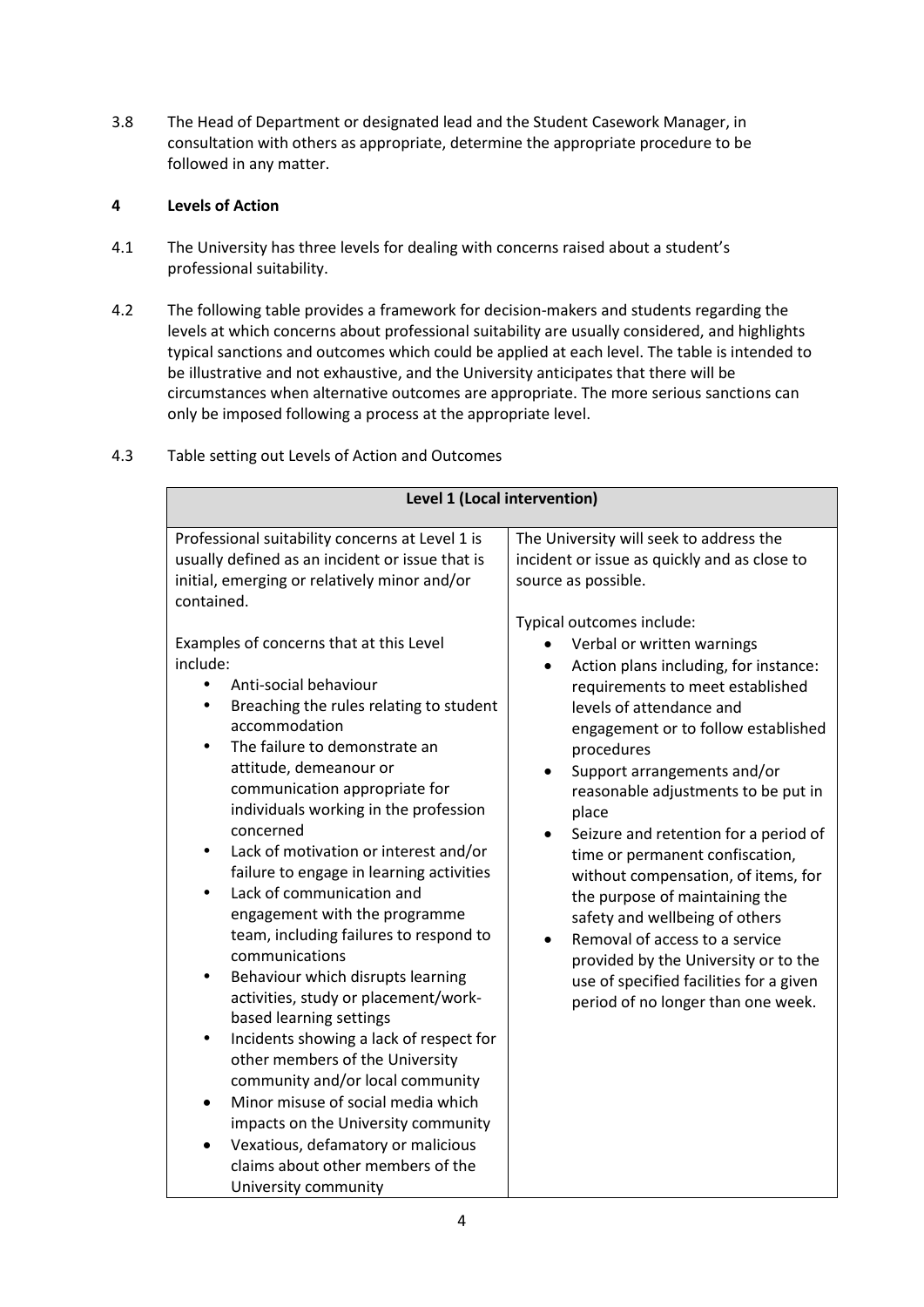| Failure to respect the rights of others<br>$\bullet$<br>to freedom of speech within the law<br>Misuse and/or unauthorised use of<br>University property                                                                                                                                                                                                                                                                                                                                                                                                                                                                                                                                                                                                                                                                                                                                                                                                                                                                                                                                                                                               |                                                                                                                                                                                                                                                                                                                                                                                                                                                                                                                                                                                                                                                                                                                  |
|-------------------------------------------------------------------------------------------------------------------------------------------------------------------------------------------------------------------------------------------------------------------------------------------------------------------------------------------------------------------------------------------------------------------------------------------------------------------------------------------------------------------------------------------------------------------------------------------------------------------------------------------------------------------------------------------------------------------------------------------------------------------------------------------------------------------------------------------------------------------------------------------------------------------------------------------------------------------------------------------------------------------------------------------------------------------------------------------------------------------------------------------------------|------------------------------------------------------------------------------------------------------------------------------------------------------------------------------------------------------------------------------------------------------------------------------------------------------------------------------------------------------------------------------------------------------------------------------------------------------------------------------------------------------------------------------------------------------------------------------------------------------------------------------------------------------------------------------------------------------------------|
| Level <sub>2</sub>                                                                                                                                                                                                                                                                                                                                                                                                                                                                                                                                                                                                                                                                                                                                                                                                                                                                                                                                                                                                                                                                                                                                    |                                                                                                                                                                                                                                                                                                                                                                                                                                                                                                                                                                                                                                                                                                                  |
| Professional suitability concerns at Level 2 are<br>usually defined as serious and/or continuing<br>or repeated incidents, behaviour or issues<br>Examples of concerns at this Level include:<br>Persistent or repeated Level 1<br>concerns<br>Impact on others from possession<br>and/or use of illegal drugs<br>Impact on others from use of other<br>substances including alcohol<br>Physical, written or verbal abuse or<br>intimidation against another member<br>of the university community, including<br>via social media;<br>Disruption of or improper interference<br>٠<br>with the academic, administrative,<br>sporting, social or other activities of<br>the University or of a placement or<br>work-based learning provider<br>Bullying, harassment or discrimination<br>against another person, including the<br>use of discriminatory language;<br>Sexual harassment;<br>Damage to or theft of property from<br>the University or members of the<br>University community;<br>Acts which bring or threaten to bring<br>the University's reputation into<br>disrepute;<br>Persistent failure to comply with<br>٠<br>outcomes at Level 1 | The University will seek a full investigation of<br>the issues usually by a nominee of the Head<br>of Department or designated lead with the<br>support of the Student Policy Team, for the<br>consideration of the Head of Department or<br>designated lead.<br>Typical outcomes include:<br>Any outcome at Level 1<br>Attendance on an appropriate<br>educative programme to the<br>misconduct<br>Temporary withdrawal from<br>placement to other work-based<br>setting or learning activity<br>Reparation to the University or<br>individual in respect of loss caused<br>Referral to the Police or other<br>external authority<br>Financial Penalties (up to £1000) <sup>1</sup><br>٠<br>Restorative justice |
| Level 3                                                                                                                                                                                                                                                                                                                                                                                                                                                                                                                                                                                                                                                                                                                                                                                                                                                                                                                                                                                                                                                                                                                                               |                                                                                                                                                                                                                                                                                                                                                                                                                                                                                                                                                                                                                                                                                                                  |
| Professional suitability concerns at Level 3 are<br>usually defined as critical and/or persistent or<br>cumulative incidents, behaviour or issues<br>Examples of issues which will usually be<br>considered at this level include:                                                                                                                                                                                                                                                                                                                                                                                                                                                                                                                                                                                                                                                                                                                                                                                                                                                                                                                    | The University will seek a full investigation of<br>the issues by a nominee of the Head of<br>Department or designated lead with the<br>support of the Student Policy Team, for<br>consideration at a Professional Suitability<br>Hearing.                                                                                                                                                                                                                                                                                                                                                                                                                                                                       |
|                                                                                                                                                                                                                                                                                                                                                                                                                                                                                                                                                                                                                                                                                                                                                                                                                                                                                                                                                                                                                                                                                                                                                       |                                                                                                                                                                                                                                                                                                                                                                                                                                                                                                                                                                                                                                                                                                                  |

 $^1$  The University is aware that a number of students experience financial hardship during their studies, and hopes that the existence of this sanction will serve as a deterrent. The Directorate will, from time to time, determine the maximum level of fine. We do not expect that financial penalties will be used on a regular basis. Any revenue the University receives through the levying of financial penalties will be added to the Student Hardship Fund. Non-payment of any financial penalty will be treated as a debt to the University.

**.**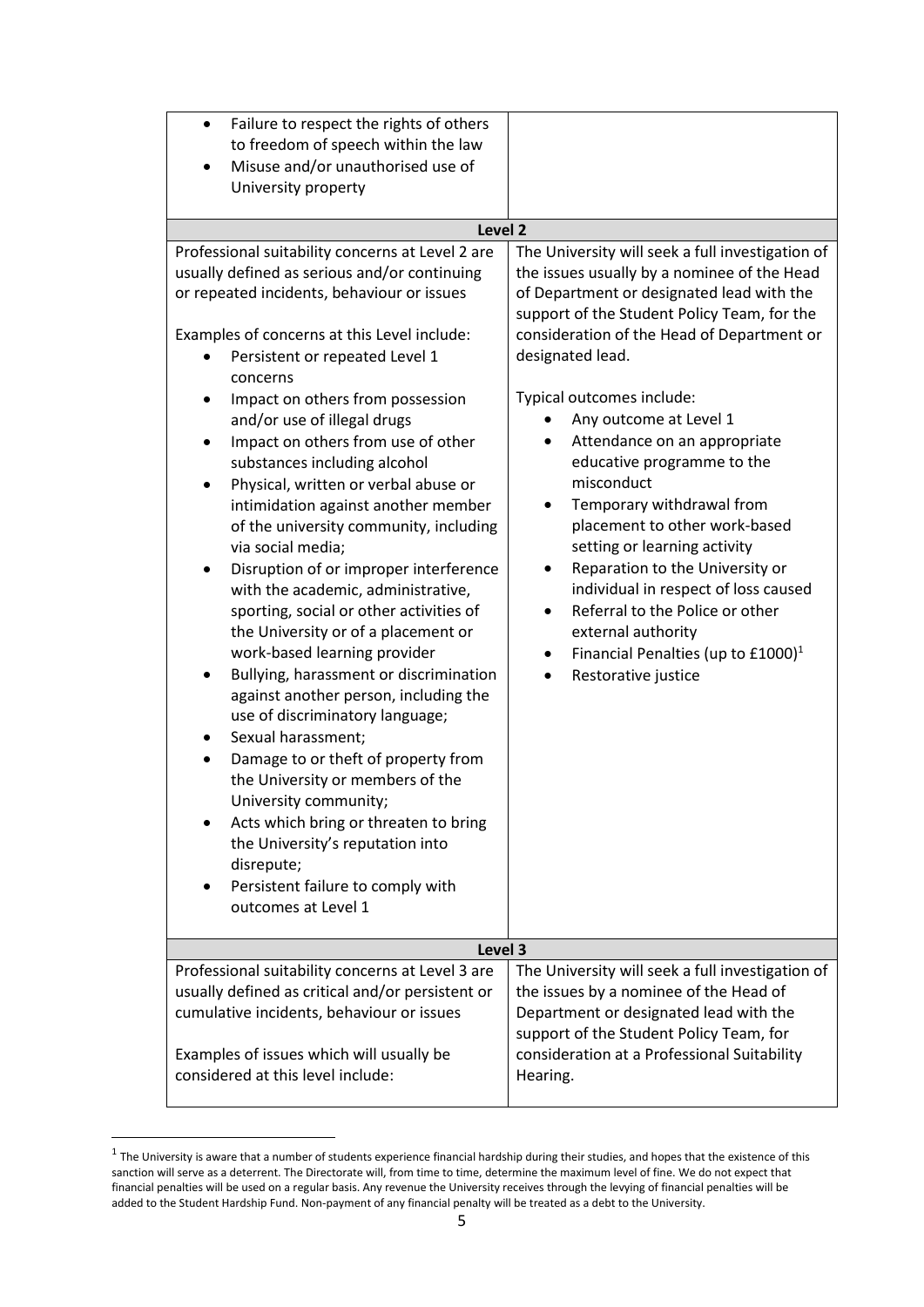| Alcohol or substance abuse problems<br>$\bullet$<br>or addiction<br>Dealing illegal drugs and/or<br>possession of quantities of drugs<br>beyond normally associated with<br>personal use, and/or possession of<br>paraphernalia used in dealing drugs<br>Serious physical, written or verbal<br>$\bullet$<br>abuse or intimidation against another<br>member of the University community<br>or of a placement or work-based<br>learning provider, including via social<br>media<br>Sexual misconduct including serious<br>sexual harassment<br>Physical violence<br>٠<br>Failure to treat others with dignity or<br>$\bullet$<br>respect, or to practise in a non-<br>discriminatory way<br>Dishonesty or untrustworthiness (such<br>٠<br>as the forging of documents or<br>signatures, or theft or making false<br>expenses claims)<br>Activities which constitute a criminal<br>$\bullet$<br>offence<br>The commission or suspected<br>$\bullet$<br>commission of a criminal offence<br>Persistent failure to comply with<br>$\bullet$<br>sanctions under Level 2. | <b>Typical Sanctions include:</b><br>Any sanction at Level 1 and/or 2<br>Withdrawal from placement or other<br>work-based activity or learning<br>activity<br>Transfer to a non-professional<br>programme<br>Recommendation that a professional<br>award is to be withheld or an<br>alternative non-professional award<br>made<br>Suspension from the University,<br>$\bullet$<br>and/or parts of the campus, for a<br>given period of time<br>Permanent Expulsion from the<br>$\bullet$<br>University<br>Not to permit readmission to a<br>$\bullet$<br>professional programme in future |
|----------------------------------------------------------------------------------------------------------------------------------------------------------------------------------------------------------------------------------------------------------------------------------------------------------------------------------------------------------------------------------------------------------------------------------------------------------------------------------------------------------------------------------------------------------------------------------------------------------------------------------------------------------------------------------------------------------------------------------------------------------------------------------------------------------------------------------------------------------------------------------------------------------------------------------------------------------------------------------------------------------------------------------------------------------------------|-------------------------------------------------------------------------------------------------------------------------------------------------------------------------------------------------------------------------------------------------------------------------------------------------------------------------------------------------------------------------------------------------------------------------------------------------------------------------------------------------------------------------------------------------------------------------------------------|

- 4.4 The Procedures may be entered at any level without any requirement for an earlier level to have been commenced or exhausted, although it is anticipated that most situations can be managed by action taken at Levels 1 and/or 2. The level at which the procedure is implemented will depend on factors such as the nature of the professional suitability concern, the seriousness of any risk posed and the student's response to any steps taken so far by the University to manage the situation.
- 4 .5 A student's unreasonable failure to engage with an investigation may in itself become a professional suitability issue.

### **5 Operating Principles**

The operating principles set out in the Framework for Student Behaviour and Health apply to all proceedings under this Policy.

## **6 Concerns about a student's health and wellbeing**

There may be occasions when a student's physical or mental health means that they pose a serious risk to themselves or to others, which may include service users in placement settings. For students following professional programmes, such health concerns may exceptionally be managed through the 'fitness to study' procedure under this Policy. This usually includes where the student's presentation gives rise to professional suitability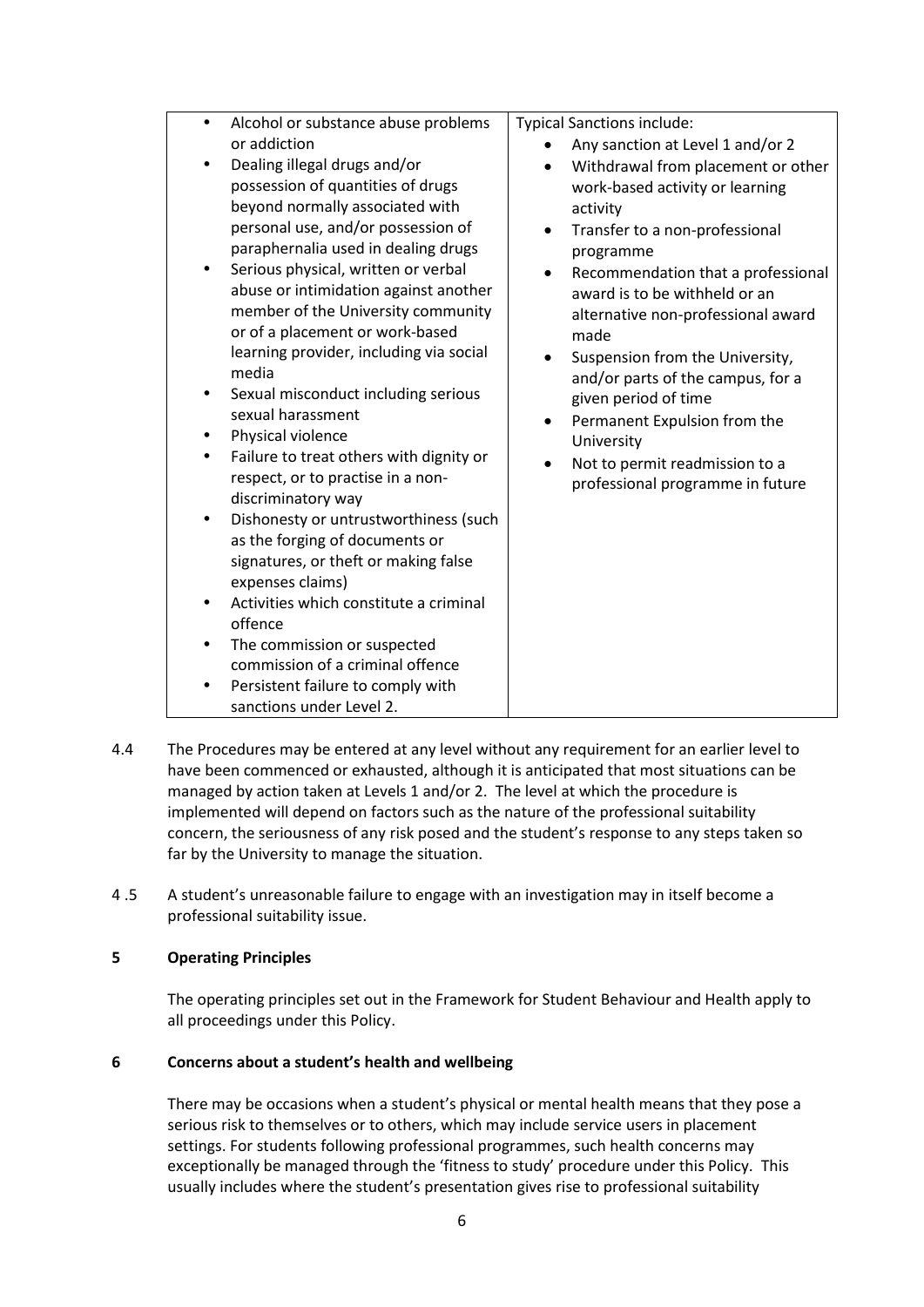concerns arising from a lack of insight into their condition and/or its impact upon others and/or their professional practice. The process is conducted in as supportive a way as possible and with specialist expertise from internal support services. The decision on the appropriate procedure is made jointly between the Student Casework Manager, Head of Department or designated lead and Head of Student Support and Wellbeing.

### **7 Completion of Procedures**

Where a student decides to withdraw from the programme, or is withdrawn on academic or competency grounds, and there is an outstanding professional suitability concern, the professional suitability process will normally continue until completed so that a formal judgement may be reached whether or not the student chooses to engage with the process.

## **8 Conduct which may also be a criminal offence**

- 8.1 If a student's conduct may be in breach of the criminal law, the University will usually at its discretion suspend or delay taking action under this Policy pending the outcome of any Police inquiry and/or criminal investigation/prosecution.
- 8.2 The University may, at its discretion, refer the matter to the Police. The decision will be made by the Student Casework Manager in consultation with members of the University, Faculty and Student and Academic Services Executives.
- 8.3 The University may take action in respect of a student under this Policy and Procedure notwithstanding a conviction or acquittal in criminal proceedings.

### **9 Support for Students**

When dealing with students under this Policy and Procedure, University staff consider what support and guidance may be offered to students. In this respect, all students are treated equally regardless of their part in the process.

### **10 Confidentiality**

Students should be aware that, in the course of dealing with professional suitability concerns, the University may consider it appropriate to discuss and/or refer matters and/or their outcomes to third parties such as PSRBs or placement providers and agencies such as Social Services, the Police or the Disclosure and Barring Service. The University will normally notify the student when doing so, but may do so on occasion without notification to the student such as in situations deemed to be of risk.

Where such a third party or agency carries out any investigation or other process, the University may suspend or delay taking action under this Policy and Procedure, although it is not obliged to do so. The University will not be bound by the outcome of any third party or agency investigation or other process.

### **11 Precautionary Measures**

The University may use precautionary measures as a temporary means of mitigating risk for the duration of part or the whole of an investigation.

Details are set out in section 19 in the procedures below.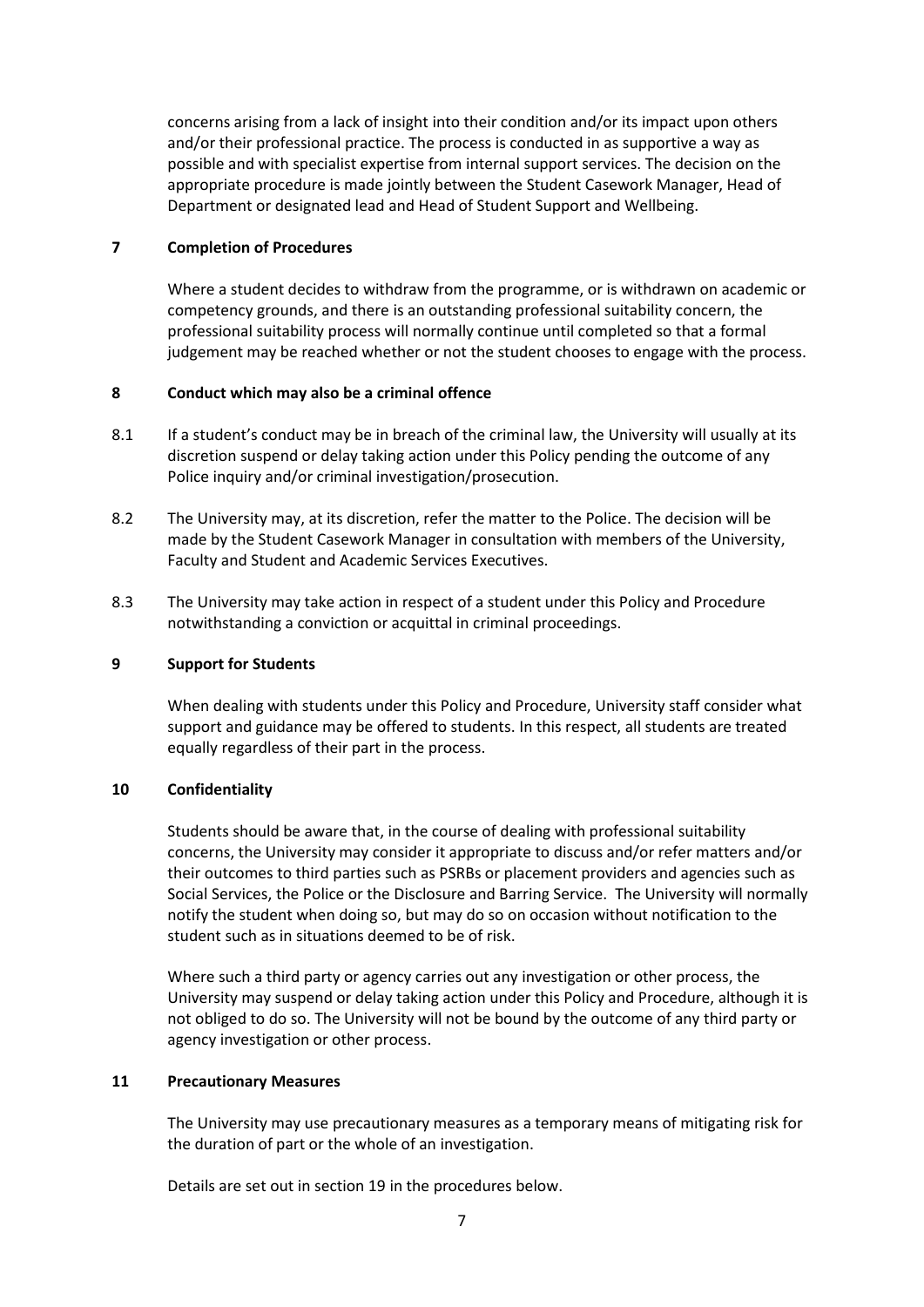#### **12 Reviews and Appeals**

- 12.1 Students may request a review of a decision made at Level 1 of the Policy. The process to be followed is in paragraph 21.9 below.
- 12.2 Students may raise a written appeal to [complaints@uwe.ac.uk](mailto:complaints@uwe.ac.uk) against: any suspension or exclusion imposed under paragraph 11 above; or, the outcome of Levels 2 and 3 of the Policy; or, a decision to suspend or exclude following a Return to Study meeting. The grounds for appeal and the process to be followed are set out at paragraph 28 below.

#### **13 References**

The University regularly provides student-related references to third parties (such as educational institutions and potential employers).

When providing a reference in a professionally-related context (for example, in connection with potential employment in a profession or admission on to a professional programme of study at another institution) for a student who has been subject to this Policy at Level 3 and is found to have breached the Policy, the University reserves the right depending on the circumstances of the case and the recommendation of the Level 3 Panel to refer to the matter on the basis of there being legitimate and serious concerns about possible risks. Students are actively encouraged to contact the organisation concerned and discuss full details of the case with the prospective employer.

The University does not normally refer to issues arising in connection with professional suitability proceedings under Levels 1 and 2 when providing references requested in a professional context, but reserves the right to do so when it considers it appropriate to do so (for example, in a matter involving issues of safeguarding and/or client/service-user safety).

### **14 Professional Bodies**

A Panel may, in cases where they have found that a student has breached the required standards and/or their professional suitability for the programme of study is compromised, at their discretion decide that the relevant professional body and/or the DBS is notified of the professional suitability concern raised against the student, the associated circumstances, and the decision and outcome of the Level 3 proceedings.

Such a notification will not usually be made until any internal procedures are completed.

#### **15 Alternate Officers**

Where in this Policy and procedure reference is made to any named University officer such reference is to be read as including reference to any appointed nominee.

References to the University Executive includes the Directorate, Assistant Vice-Chancellors, Pro Vice-Chancellors and Executive Deans of Faculties and Heads of Professional Services.

#### **16 Complaints related to an investigation under the Professional Suitability Policy**

Where a student has a complaint related to the administration of this Policy and Procedure, they should raise it with the Student Casework Manager at the earliest opportunity, so that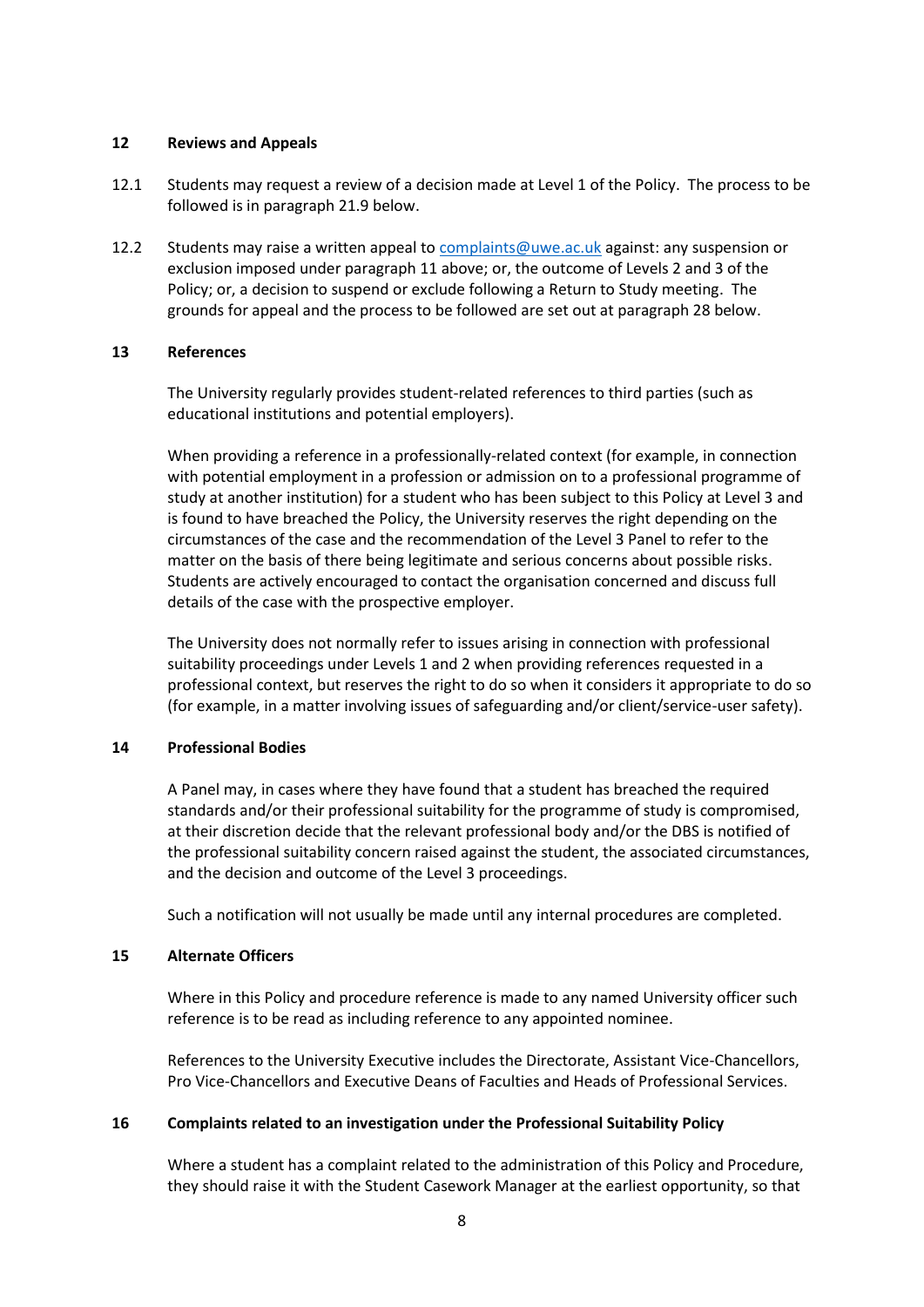wherever possible the University can take quick action to remedy the complaint. Should it not be possible to resolve the complaint, students are encouraged to submit a formal complaint under the University complaints procedure:

[https://www1.uwe.ac.uk/about/contactus/complaints.aspx.](https://www1.uwe.ac.uk/about/contactus/complaints.aspx) Students may find it helpful to approach The Students' Union's Advice Centre in the first instance for independent advice.

Once a case has been completed the responding student should raise any matter about the application of the Procedures under the Appeal process, see paragraph 28 below.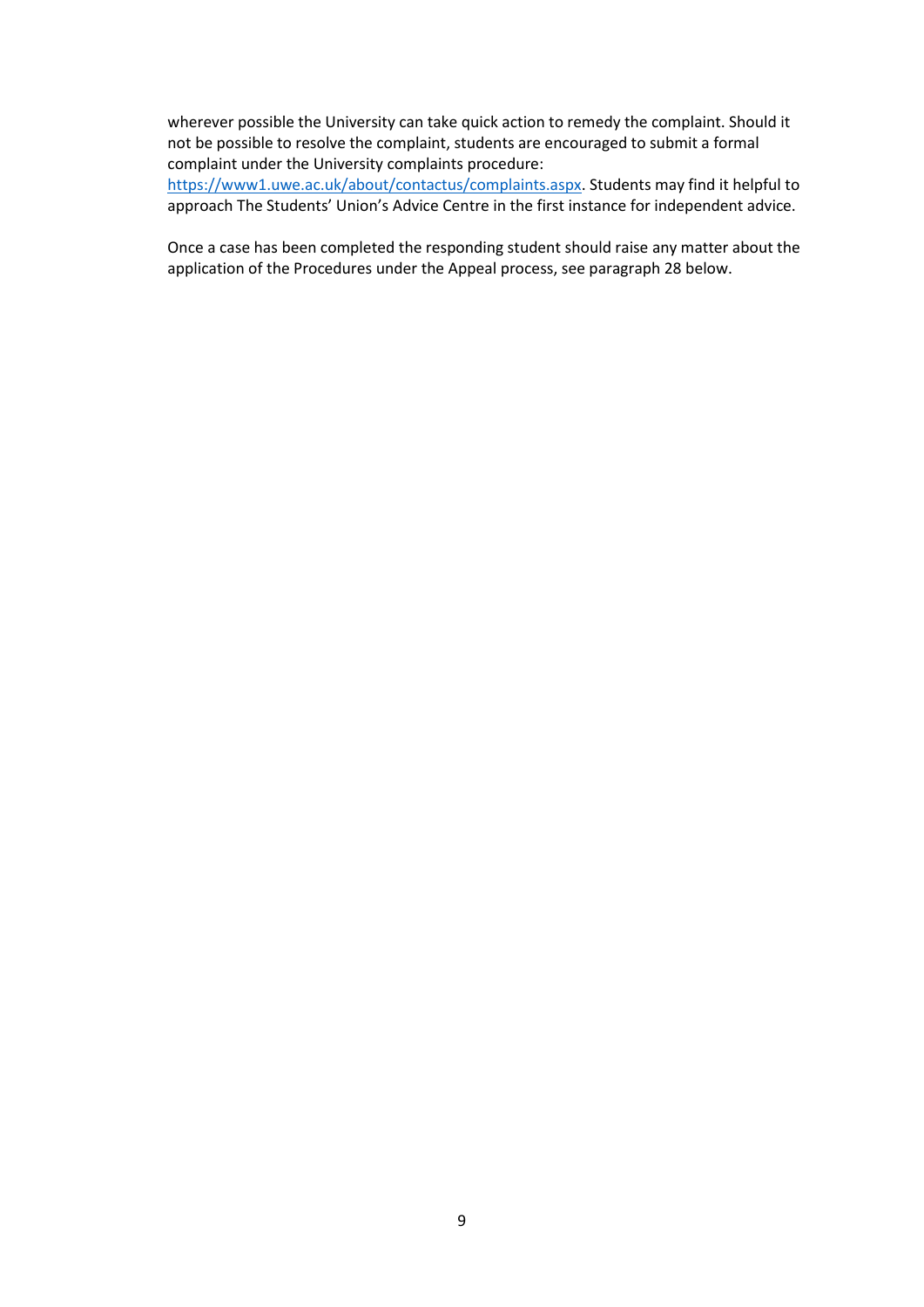### **Procedure to be followed**

17 Concerns about a student's professional suitability including failure to comply with the University's standards of conduct and PSRB codes, may result in the University taking action under this Policy and Procedures and/or such other University procedures as it considers reasonable and appropriate.

# **18 Criminal Offences and Legal Proceedings**

- 18.1 If an allegation might constitute a criminal offence or where a police, criminal or other legal investigation or legal proceedings are likely or under way, the Head of Department or Student Casework Manager may give formal notice to the student of an intention to invoke the Professional Suitability Procedures but may postpone further action until the investigation and/or proceedings have been concluded. However, there may be circumstances in which the processes run concurrently or consecutively, particularly where there is an immediate issue of risk to the student or others. The Head of Department and/or the Student Casework Manager usually consult with the relevant external agencies before determining how to proceed.
- 18.2 In such cases precautionary measures may be taken under these procedures to mitigate risks, pending the progression or outcome of any police, criminal or other legal investigation or proceedings. (See section 19 below).
- 18.3 The University is not bound by the outcome of any criminal prosecution although the University may at its discretion take any penalty imposed by a criminal court into consideration in determining any outcome to be imposed under this Policy and Procedures.

### **19 Precautionary measures**

19.1 Any precautionary measures taken are neutral in that they are not a determination regarding any of the allegations being investigated. The University has a responsibility to take reasonable steps to protect the academic position of a student in these circumstances regardless of the allegations.

### 19.2 Measures might include:

- temporary suspension of a student from their placement, work-based learning setting, related learning activities and/or programme
- temporary exclusion from University premises either particular areas/campuses, such as student residences, or as a whole
- temporary removal of access to University facilities and/or resources
- temporary non-contact agreements.
- 19.3 A risk assessment is undertaken and where the relevant Head of Department and the Student Casework Manager, in consultation with others as appropriate, judge that a student about whom serious professional suitability concerns have been raised poses a serious risk to:
	- their own health, safety and/or wellbeing and/or that of others
	- the professional activities of a placement provider or other professional organisation or to a practice situation
	- the property of the University and/or others, and/or
	- the reputation of the University or a placement provider or other professional organisation, and/or its proper functioning and/or its activities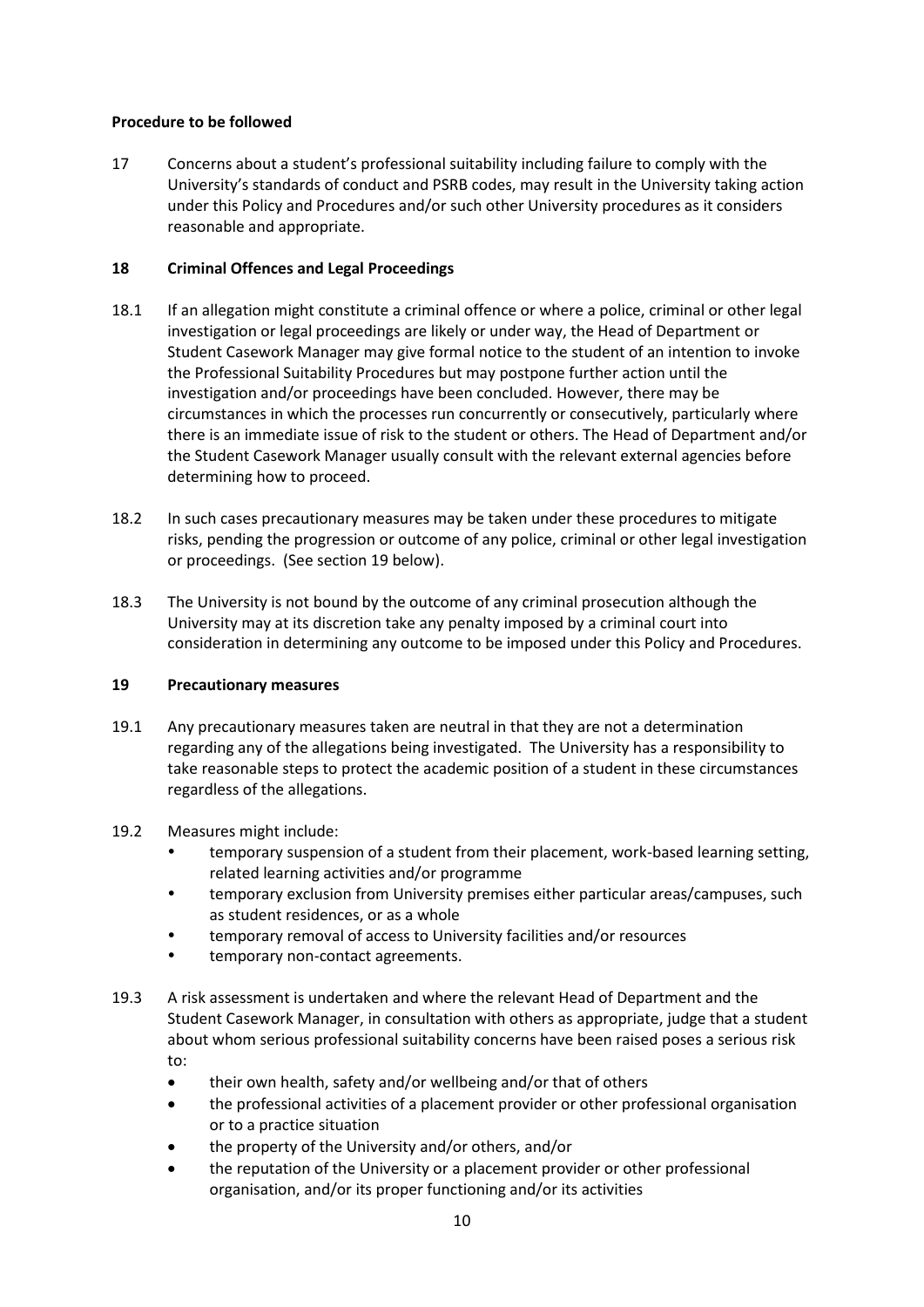and immediate action in the form of precautionary measures is reasonably required to remove or reduce the risk, the Student Casework Manager makes a recommendation to a nominated member of the University Directorate where the student is to be temporarily suspended and/or excluded or to the Executive Dean of the Faculty or their nominee for other actions.

- 19.3 The decision-maker considers the recommendation and may impose an action for a specified period of time pending steps being taken under this Policy and Procedure and/or any police inquiry and/or criminal investigation/prosecution or other external proceedings.
- 19.4 The student is notified in writing of the decision, with reasons, normally within 3 working days of the date of the decision.
- 19.5 The Head of Department considers whether specific arrangements can reasonably be put in place for the student in order to minimise the impact on their studies, and liaises with the student's Programme Leader or other nominated person to make these arrangements as appropriate.
- 19.6 Where a precautionary measure is taken in accordance with this section, the student may appeal that decision within 10 working days of the date of the written notification of the decision, on one or more of the following grounds:
	- the University has failed to follow the procedure set out in this Policy and Procedure
	- the decision was unreasonable and/or disproportionate
	- material new information/evidence is available which was not reasonably available before.

The process for submitting an appeal is set out in paragraph 28 below.

19.7 Where a student is suspended and/or excluded under this section the Student Casework Manager, Head of Department and member of the University Directorate review at regular intervals whether it is reasonable for the suspension/exclusion to continue or whether it should be revoked or extended for a further specified period of time.

### **20 Advice and Assistance**

- 20.1 Any students involved in the process are reminded that The Students' Union Advice Centre is available to give independent, non-judgemental and confidential advice about any matter in this Policy and Procedure. With appropriate notice they will also be able to accompany students to any meeting arranged under this policy and procedure. Contact details and further information about the Advice Centre's services can be found at this address: <https://www.thestudentsunion.co.uk/advice-centre/contactus/>
- 20.2 The names of any reporting student(s) and the responding student(s) may be provided to The Students' Union Advice Centre by the Student Casework team in order that they might pro-actively contact the students to offer support. No other information about the matter reported will be provided.
- 20.3 Students are encouraged where appropriate to seek support from relevant external sources (e.g. local GPs or mental health services) as well as from sources internal to the University (e.g. the Wellbeing Service and Disability Service).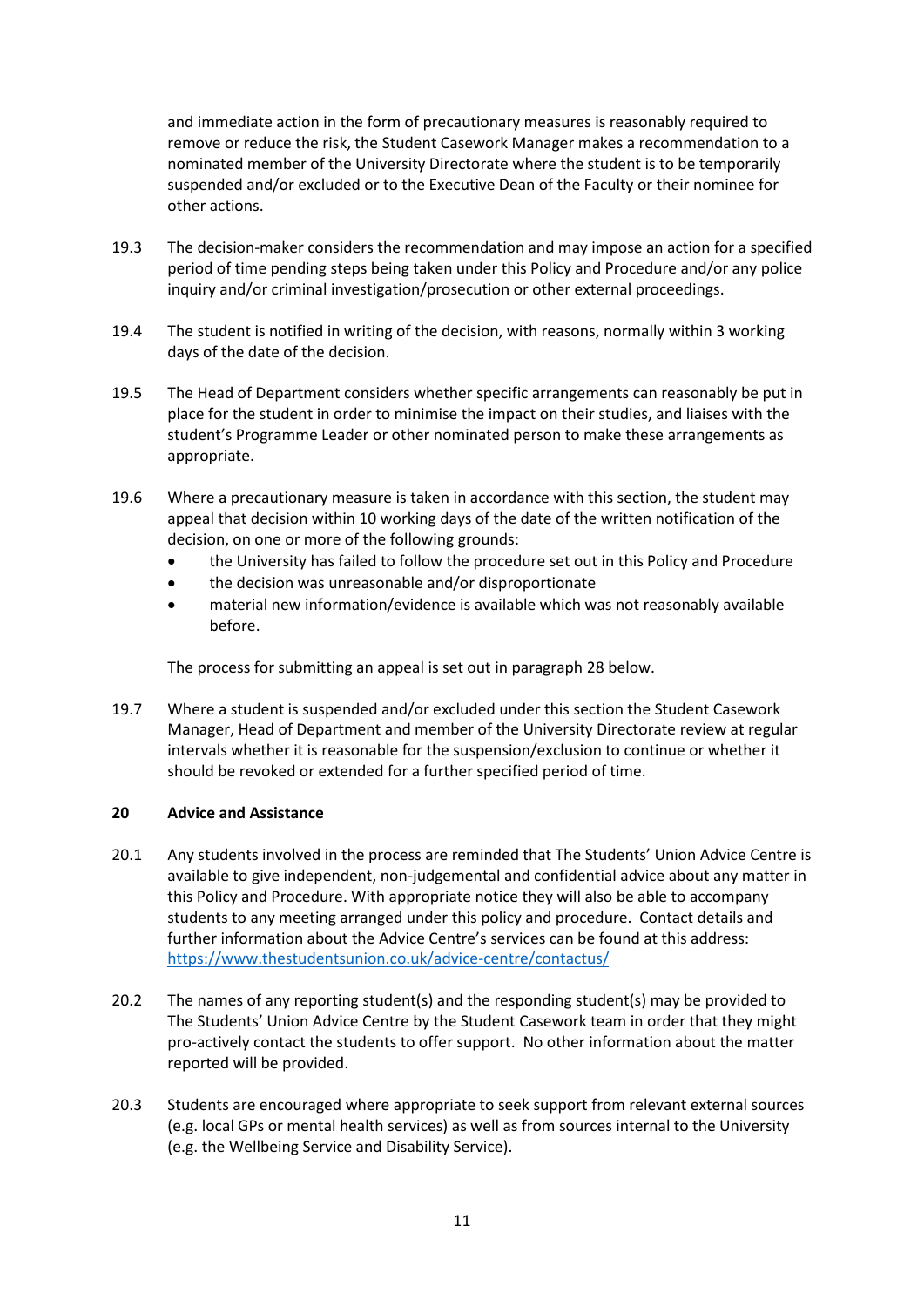### **21 Level 1: Local Intervention**

- 21.1 Examples of concerns and issues at Level 1 are set out in paragraph 4.1 above.
- 21.2 Level 1 normally involves intervention by a Head of Department/designated lead within a department, or their nominee, at an early stage when an incident occurs or an issue arises which are emerging or relatively minor with the aim of addressing it as quickly, close to the source and as effectively as possible. Staff taking action under Level 1 can seek guidance from the Student Casework Team in Student and Academic Services prior to invoking this Policy and Procedure.
- 21.3 Alternative Procedures: Reports at this level may also fall within the scope of other University procedures such as those set out in the Policy Framework. It may be appropriate for a matter to be dealt with under one of those alternative procedures which might offer the most effective and immediate means of influencing and managing a situation. A particular example is inappropriate behaviour in student accommodation when the Student Accommodation rules apply. The Student Casework Manager can advise on this matter.
- 21.4 On receiving a report, the Head of Department's nominee investigates the matter and gathers any evidence, including from the reporting person and any witnesses if appropriate.
- 21.5 The member of staff informs the student that there is a concern about their professional suitability and the nature of the concern and that the matter is to be dealt with under Level 1. The student is provided with a copy ofthis Procedure. A meeting is arranged with the student to discuss the concern and any support needs the student may have. The student is given advanced notice of the date and time of the meeting so that they can take advice and/or seek support before the meeting. They are to be informed who will be present at the meeting and reminded that they can bring somebody with them for support (see paragraph 9). The staff member may also invite another independent and appropriately trained member of staff to attend in support.
- 21.6 Following the meeting, the staff member determines whether the concern is justified or allegation is founded and, if so, whether the student's professional suitability is or may become compromised and any actions to be taken. Such actions may include, but are not limited to, one or more of the following outcomes:
	- no further action to be taken
	- verbal warning or written warning
	- action plan including, for instance: requirements to meet established levels of attendance and engagement or to follow established procedures
	- support arrangements and/or reasonable adjustments to be put in place
	- seizure and retention for a period of time or permanent confiscation, without compensation, of items, for the purpose of maintaining the safety and wellbeing of others
	- removal of access to a service provided by the University or to the use of specified facilities for a given period of no longer than one week
	- referral to another Level in this Procedure or to be considered under another University process.
- 21.7 The student is normally notified in writing within eight working days of the meeting of the staff member's decision, with reasons, and any actions to be taken. A copy of the letter is sent to the Head of Department or designated lead.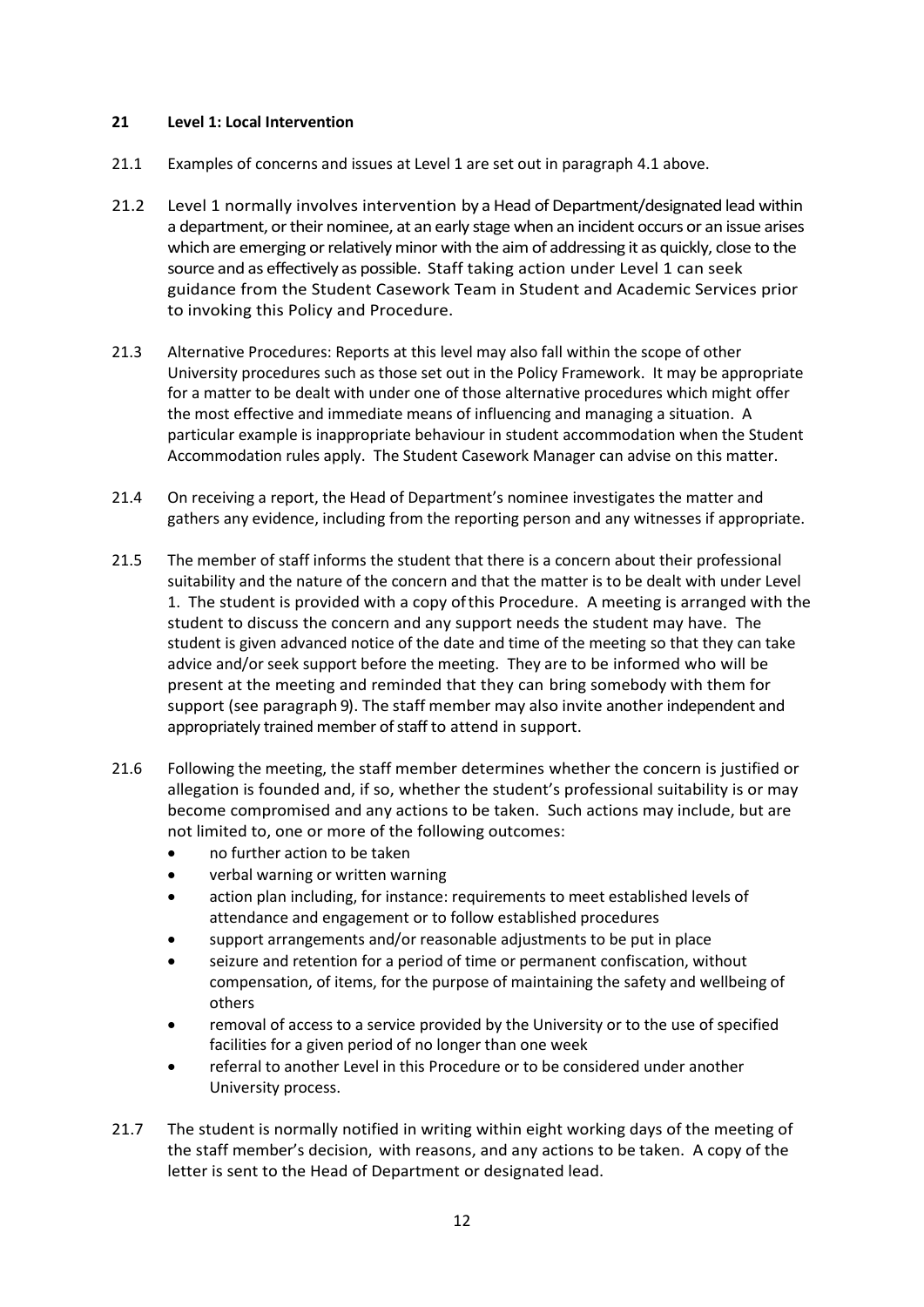- 21.8 The member of staff notifies the Student Casework team when an initial report is received in case action is already being taken elsewhere and provides a brief report of the incident and action taken to the Student Casework team when it is concluded so that a record of the case is kept centrally. The member of staff also retains any records for future reference if necessary.
- 21.9 Review: Students may request a review of a decision made under Level 1 of these Procedures. A written request may be sent to the Head of Student and Academic Policy Enhancement within ten working days of the date of the notification on one or more of the following grounds:
	- the Procedure has not been followed adequately;
	- the decision is unreasonable and/or a disproportionate sanction has been imposed;
	- there is material new information/evidence which was not reasonably available before.

The Students' Union Advice Centre is able to support students.

The Head of Student and Academic Policy Enhancement will arrange for a review of the case to be undertaken, usually by a member of the Student Policy team, and the findings referred to him/her. A decision will be made either to uphold the original decision, to refer the matter back for further consideration, or to impose an alternative sanction.

## **22 Serious or Critical Concerns under Level 2 and Level 3**

- 22.1 Reports of concerns or issues should be submitted in writing. Examples of allegations of serious and/or continuing or repeated concerns at Level 2 and critical and/or persistent or cumulative concerns under Level 3 are set out in paragraph 4.1 above.
- 22.2 An Investigating Officer is appointed by the Head of Department/designated lead to investigate reports under Levels 2 and 3. The Head of Department should be assured that the Investigating officer has sufficient experience and training to conduct an investigation and that they are independent from the matter to be investigated. The Investigating Officer is supported and advised by a caseworker from the Student Casework team. In certain circumstances, for instance where specialist training or expertise is required, a student caseworker may be appointed in consultation with the Student Casework Manager to lead the investigation and work with a member of the Department.
- 22.3 Alternative Procedures: Where applicable, the Student Casework Manager in consultation with the Head of Department and others decides whether action is to be taken under this Policy and Procedure or an alternative procedure.

When a concern is raised by a placement/work-based learning provider, the Head of Department or nominee liaises with the provider and the Student Casework Manager to agree the appropriate process to be followed.

### **22.4 Investigation**

An investigation is undertaken prior to a matter being determined under Level 2 or Level 3 of the Procedure. The purpose of the investigation is to inform the University of the nature of the professional suitability concern, to recommend to the Head of Department the level at which it should be dealt with (if any), and to prepare a report to be presented at the relevant level. An investigation is to be reasonable and appropriate in the circumstances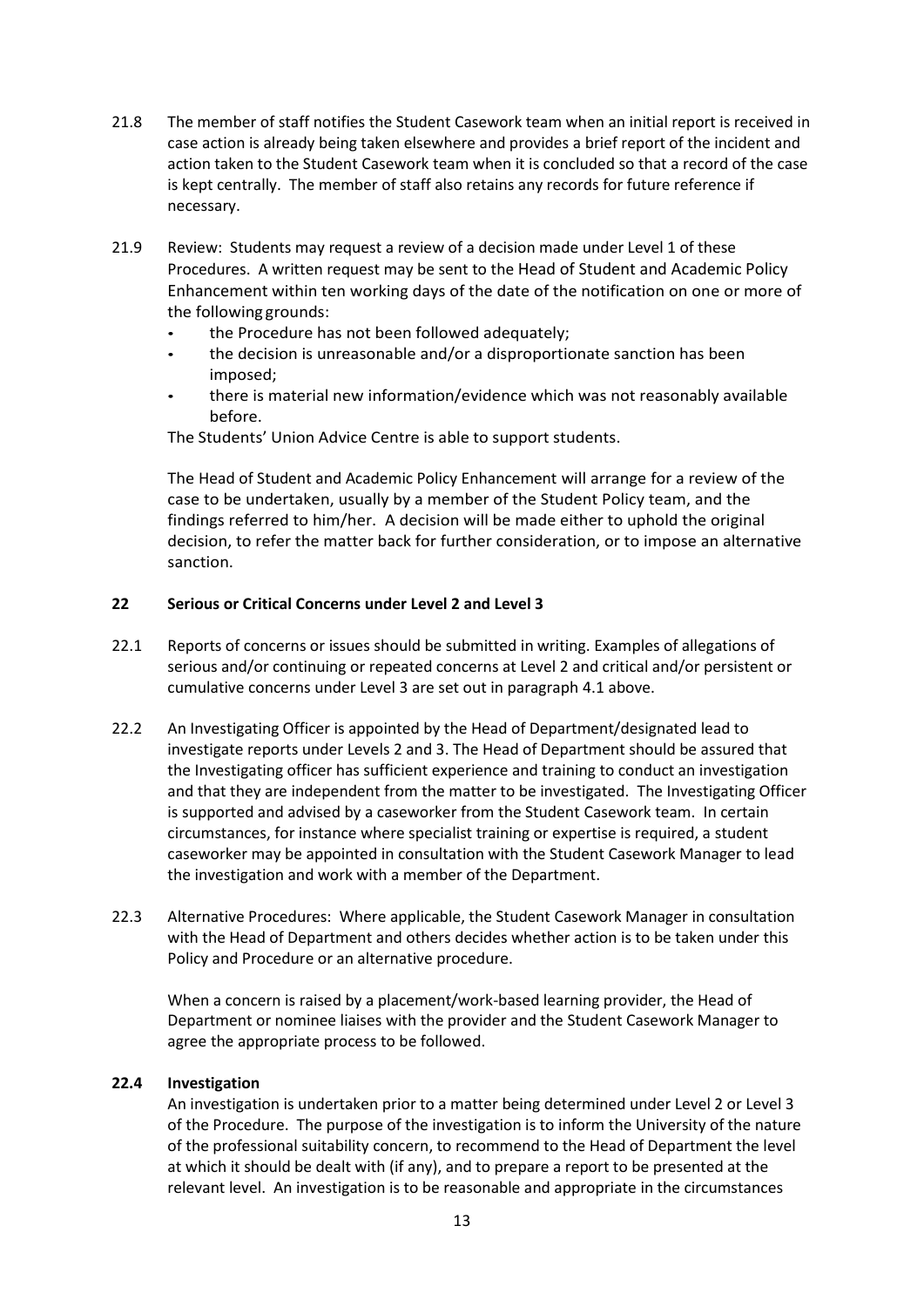and is carried out in accordance with the operating principles set out in the Policy Framework for Student Behaviour and Health. Guidance on investigations is available separately.

The Investigating Officer determines the process to be followed for investigation, advised by the caseworker. As part of an investigation:

- any action taken under Level 1 is reviewed
- the Officer speaks with and gathers information from those raising a concern or reporting an incident, such as placement providers or health professionals
- the Officer gathers evidence from other sources as appropriate, for instance relevant information from University staff
- the Officer speaks to the student to hear their response to the concerns and to gather evidence.

The individual reporting a concern is informed of the procedure that will be followed, that their identity and that of any witnesses cannot normally be withheld from the responding student, and how their statement and any evidence will be used and shared. Within the confines of data protection rules and the confidentiality of proceedings, they may be kept informed of progress.

22.5 The student is informed that an investigation is being carried out and the identity of the Investigating Officer, the nature of the concerns or matters raised, and has a right to respond.

Care is taken to avoid placing the student in a position whereby they incriminate themselves unfairly.

The student will be given at least 3 working days' notice of any meeting and has the right to be accompanied to the meeting as set out in the operating principles.

- 22.6 The Investigating Officer provides a report and any evidence, including the student's statement, and setting out the professional suitability concerns to the Head of Department with a recommendation as to whether the matter is to be taken forward and, if so, whether it can be concluded at Level 1 or is to be considered at Level 2 or Level 3 under the Policy.
- 22.7 The Head of Department considers the report, evidence and recommendations and determines how the matter is to be progressed.
- 22.8 The Head of Department informs the student of their decision in writing normally within 8 working days of the meeting with the Investigating Officer. If further investigation is required following the meeting, the student should be notified of this and kept informed of progress.

### **23 Level 2: Meeting**

23.1 Following the investigation and determination that the matter is to be considered under Level 2, the Head of Department responsible for the area in which the programme resides or their nominee informs the student in writing that there is a concern about their professional suitability and the nature of the concern and that the matter is to be dealt with under Level 2. The student is provided with a copy of this Policy and Procedure.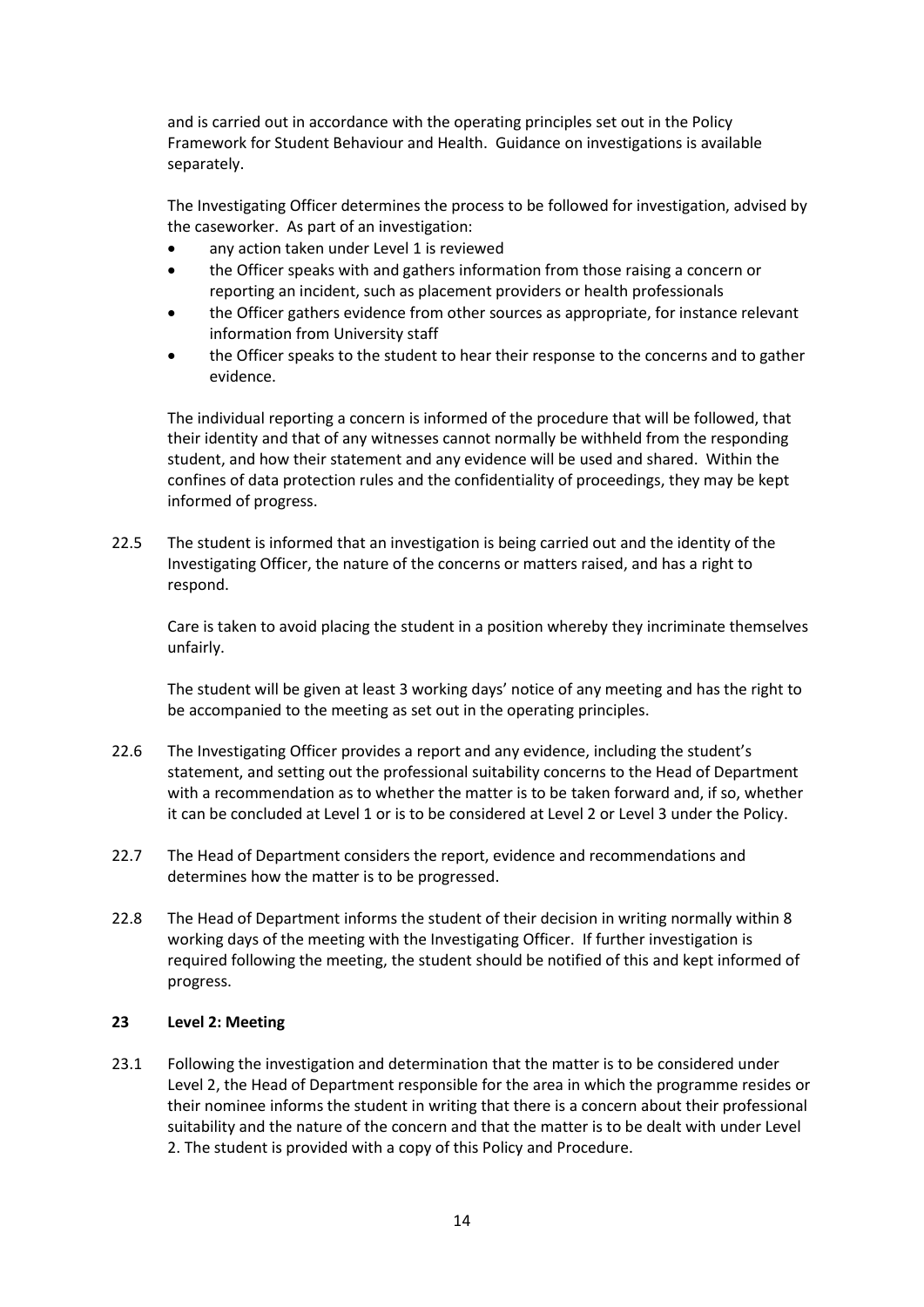- 23.2 The student is invited to a meeting with the Head of Department or nominee to discuss the concern and any support needs the student may have. The student is given a full opportunity to respond to the concern. The Head of Department may invite other staff members to attend the meeting and may consult with and seek information from other persons in order to deal with the matter and to provide support to the student. Records of previous meetings under this Procedure and any action plans may be available at the meeting.
- 23.3 The student is normally given at least 5 working days' notice of the meeting and is provided in advance of the meeting with relevant documentation supporting the concern.
- 23.4 Following the meeting, the Head of Department or nominee determines
	- whether the concerns are justified and/or any allegations about the student's conduct are founded and, if so
	- whether or not the student's professional suitability is compromised or may become compromised and any actions to be taken.
- 23.5 Such actions may include, but are not limited to, one or more of the following outcomes:
	- No further action to be taken
	- Any outcome at Level 1
	- Temporary withdrawal from placement, other work-based setting or related learning activity
	- Reparation to the University or individual in respect of loss caused
	- Referral to the Police or other external authority
	- A financial penalty (up to  $£1000$ )<sup>1</sup>
	- Restorative justice
	- The matter be referred to another Level or for consideration under another University process
- 23.6 The student is notified in writing normally within 8 working days of the meeting of the decision of the Head of Department or nominee, with reasons, and any actions to be taken.
- 23.7 A copy of the decision letter and associated documentation is retained centrally by the Student Casework team.

# **24 Level 3: Professional Suitability Hearing**

- 24.1 A concern that it is inappropriate to consider at a lower level or a critical matter is dealt with by a Professional Suitability Panel at a hearing.
- 24.2 A Professional Suitability Panel is convened by the Director of Student and Academic Services (SAS). The Panel normally consists of:
	- A PVC/Executive Dean of Faculty, or Deputy, or an Associate Dean, or an Assistant Vice-Chancellor, or a Head of Department (not from the student's department) - who will act as Chair
	- one member of academic staff from the Department in which the student is based
	- one independent member of academic staff from another Department within the University or a senior member of staff from a Professional Services if particular expertise is required, and
	- one member of the relevant profession and external to the University.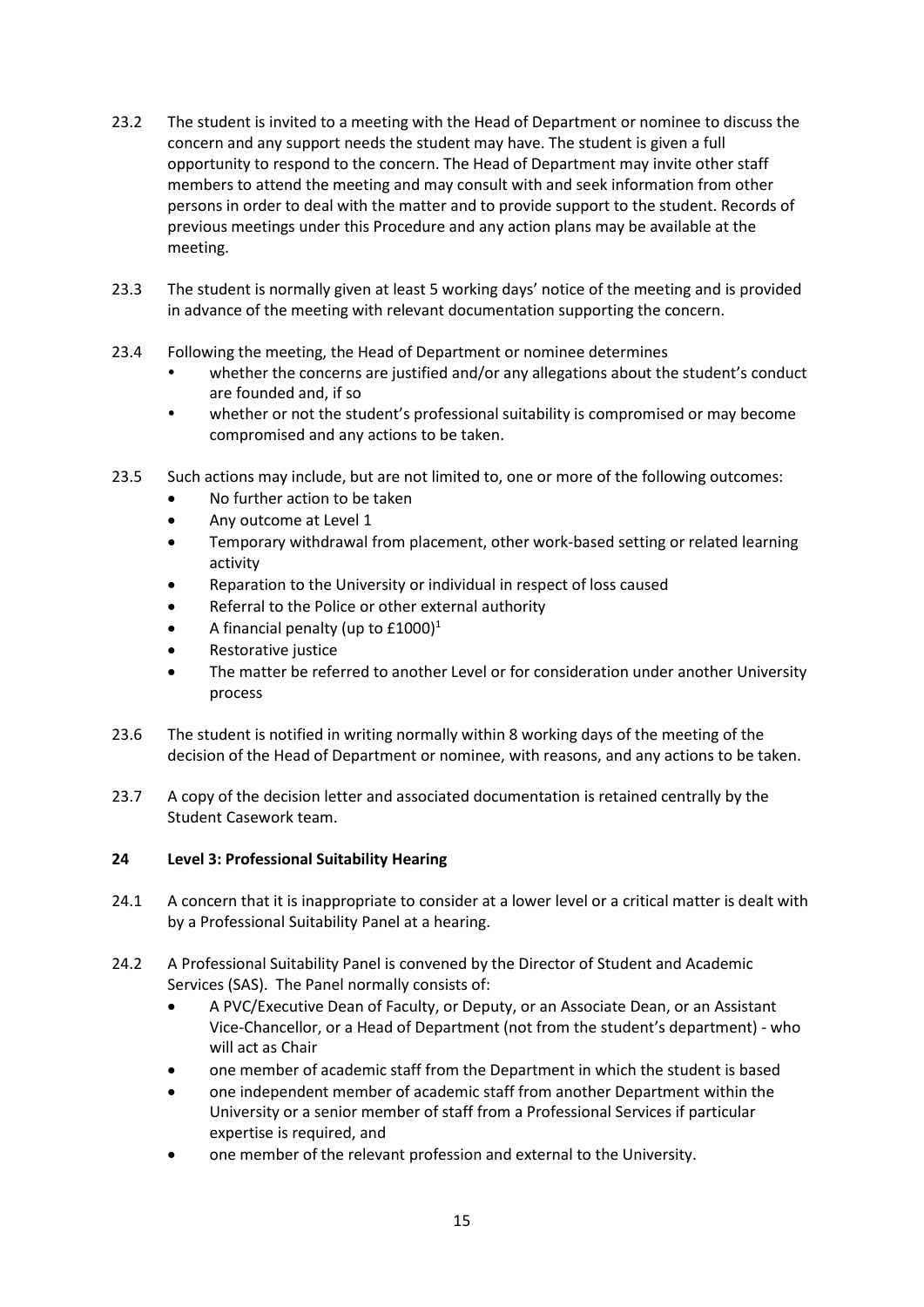Consideration is given to the balance of the Panel in terms of knowledge, experience and representation and to reflect the responding and reporting students in the particular case. Panel members are to be independent and impartial.

- 24.3 A Secretary to the Panel is nominated by the Director of SAS. The Secretary acts as neutral observer at the panel hearing and provides advice and guidance on procedure. The Secretary arranges for the Professional Suitability Hearing to be organised by the Student Casework team in accordance with the Procedures and deals with queries from the student or the Panel on the procedure involved. The Secretary also ensures that information is shared as appropriate with the parties and that a record of the hearing is taken.
- 24.4 The Investigating Officer normally presents the University's case (Case Presenter) at the Hearing unless the Head of Department decides to do so.
- 24.5 Once the date of the Professional Suitability Panel hearing is arranged, the student is normally provided with at least 10 working days' notice of the date and other details of the hearing, the professional suitability concern and the identity of the Panel members. They are reminded of their right to be accompanied at the hearing as set out in paragraph 4 of the Policy Framework for Student Behaviour and Health.
- 24.6 The Secretary arranges for the information collected during the investigation that are to be considered by the Panel, including, but not limited to, the investigation report and written statements, to be provided to the Panel members and the student and/or the student's support if they have one, at least 7 working days prior to the hearing.
- 24.7 The student may provide a written statement and evidence in response to the concern to be considered to the Secretary at least 4 working days prior to the hearing date. The Secretary will arrange for the information to be provided to the Panel.
- 24.8 Notice of any witnesses to be called by the student and/or the Case Presenter at the hearing must be given in writing to the Secretary to the Professional Suitability Panel at least 3 working days in advance of the date of the hearing, together with a written statement of the contribution that each witness will make. The Secretary will inform each party of the other party's witness notice. It is the responsibility of the student and/or the case presenter to ensure that their witnesses are available to attend on the arranged date.
- 24.9 While the order and procedure to be followed at a hearing is at the discretion of the Chair, it shall include:
	- the Case Presenter outlining the concerns/matters investigated, the professional suitability concerns raised and the evidence in support
	- the student presenting his/her response to the concerns
	- the right of the Case Presenter and the student to call witnesses, to provide evidence, and for them to be questioned by the Panel
	- the Panel members may question the Case Presenter, the student and the witnesses at any time during the hearing and may recall both parties or witnesses at any time

The Chair may adjourn or postpone the hearing where it is reasonable to do so.

The Professional Suitability Panel may ask for specific enquiries to be undertaken, additional witnesses to be called and/or additional information to be presented. Minutes are taken of the proceedings.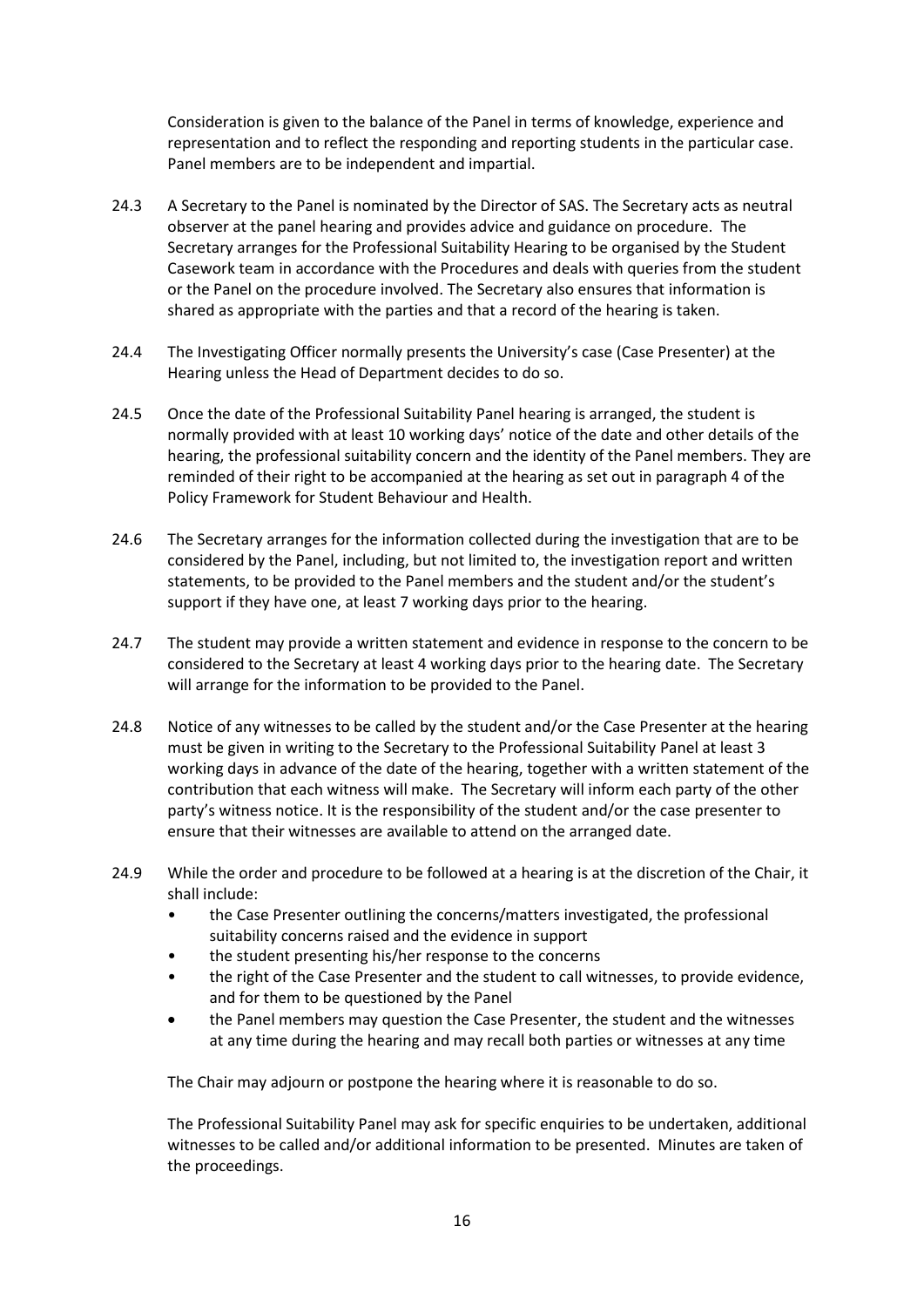Guidance on the procedure and conduct of a hearing is available separately.

- 24.10 If a student chooses, without good reason, not to present a response to the allegations for consideration by the Panel and/or not to attend a Disciplinary Hearing, the Panel may decide to continue with the hearing and to reach a finding in their absence.
- 24.11 After the case has been heard the Panel meets in private to deliberate and to determine its findings and to reach a decision in the matter.
- 24.12 The Professional Suitability Panel determines:
	- whether, on the balance of probability, the concerns are justified and/or any allegations about the student's conduct are founded and, if so
	- whether or not the student's professional suitability is compromised or may become compromised and any actions to be taken.

Such actions include, but are not limited to, one or more of the following:

- Any sanction at Level 1 and/or 2
- Withdrawal from placement or other work-based activity or learning activity
- Transfer to a non-professional programme
- Recommendation that a professional award is to be withheld or an alternative nonprofessional award made
- Suspension from the University, and/or parts of the campus, for a given period of time
- Permanent Expulsion from the University
- Not to permit readmission to a professional programme in future.

### **25 Exclusion, Suspension and Expulsion**

- 25.1 If the Professional Suitability Panel recommends that a student should be subject to an exclusion from the premises, a suspension from their programme or expulsion from the University, the matter is referred to the nominated member of the University Directorate for a decision to be made.
- 25.2 If it is appropriate in the case of a suspension, the Head of Department or designated lead ensures with the Secretary of the Professional Suitability Panel that a plan to support the student's study is devised and implemented.

### **26 Communication of Decision**

26.1 The Chair of the Panel writes to the student conveying the Panel's decision, and once the member of University Directorate has approved any recommendation, normally within 8 working days of the hearing with reasons and any action to be taken. A copy of the record of the meeting will also be provided to the student. If the member of University Directorate decides to exclude or suspend a student, the student is informed of any conditions associated with eligibility to return.

In all cases the most appropriate and supportive manner for the outcome to be communicated to the student is considered in advance of notification to the student. If the student was not informed of the outcome at the hearing, wherever possible, the written notification detailing the decision is given to the student in person.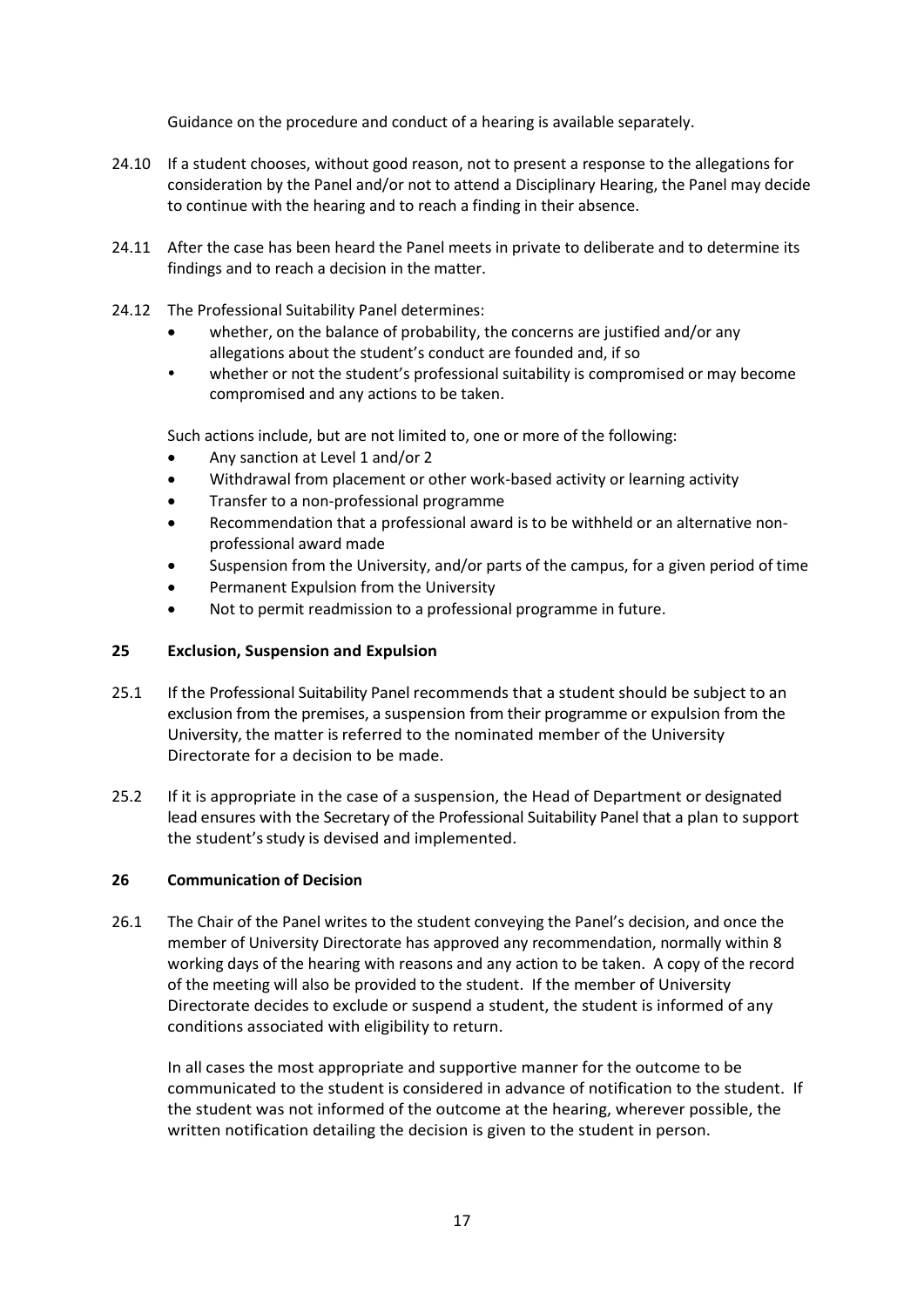- 26.2 The Secretary notifies other parties to the matter, where appropriate, and others as necessary and appropriate of the outcome or parts of the outcome once the student has been informed formally.
- 26.3 The University notifies external organisations of the investigation and/or outcome where the Panel has decided it should do so, for instance to the relevant PSRB or the DBS, or where it has an obligation to do so, such as Student Finance England.

## **27 Action Plans**

Where an action plan is drawn up, the student is to be informed that if he or she fails to comply with any identified actions, the case may be referred to be dealt with at a higher level of this Procedure. The student is provided with a copy of the action plan. A date is arranged at which the action plan will be reviewed and a decision taken on whether the action plan should continue and, if so, whether it should be amended, and whether any requirements have been complied withand, if not, whether the matter should be referred to another level. The student is invited to the review meeting and the outcomes of the review meeting notified to the student in writing.

### **28 Fitness to Study Procedure**

- 28.1 This procedure may be used in exceptional circumstances when a student's physical or mental health means that:
	- they pose a very serious or critical risk to themselves, or to others, which may include service users in placement settings, and
	- gives rise to professional suitability concerns arising from a lack of insight into their health and/or its impact upon others and/or their professional practice, and
	- rapid action is required.

The decision on whether this route through the Professional Suitability Procedures is to be used is made jointly between the Student Casework Manager, Head of Department and Head of Student Support and Wellbeing.

The procedure has two levels of action which are levels 2 and 3 as set out below. Initial or emerging concerns are managed under the Professional Suitability Procedures (Section 21) in the usual way.

# **28.2 Level2–Continuingand/orSeriousConcerns**

Continuing and/or serious concerns about a student's fitness to study is normally dealt with under Level 2. The case is managed by the Head of Department or designated lead or their nominee working with a caseworker from the Student Casework team.

The designated lead or nominee informs the student that there is a concern about their fitness to study, the nature of the concern, and that the matter is to be managed under Level 2 of this Policy. The student is provided with a copy of this Procedure.

The student is invited to attend a meeting with the member of staff and the Student Policy caseworker to discuss the concern, any support needs the student may have, and to seek to identify the student's perception of the concern. The student is given a full opportunity to respond to the concern and is entitled to be accompanied at the meeting as set out in the Policy Framework.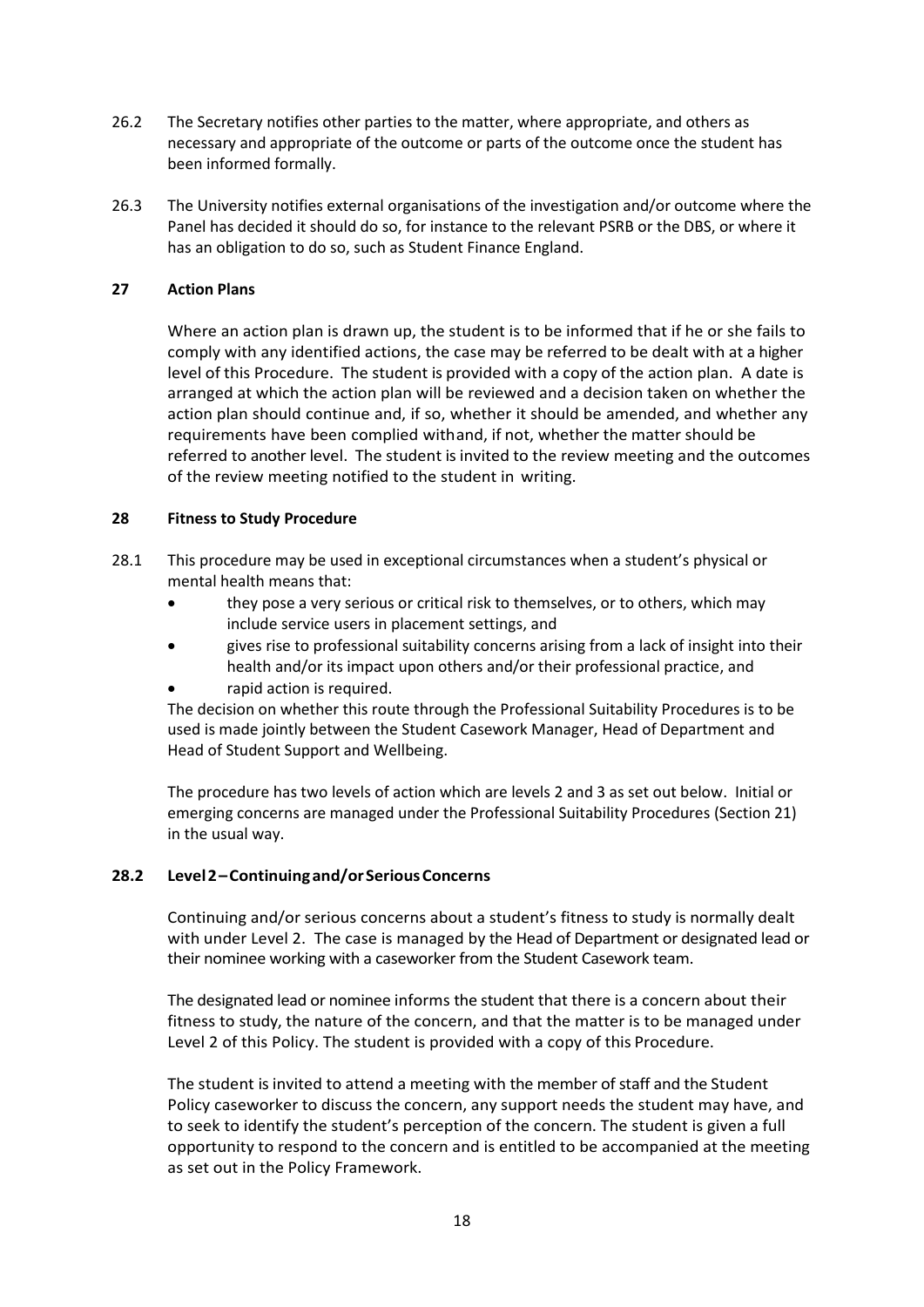Further guidance on such meetings can be found under the University's general Fitness to Study Policy and Procedures and in separate guidance.

Following the meeting a report and evidence is provided to the Head of Department, who will determine whether the student's fitness to study and/or professional suitability is compromised or may become compromised and any actions to be taken. He or she may decide to meet the student to explore the matters raised. Actions may include (but are not limited to) one or more of the following outcomes:

- support arrangements and/or reasonable adjustments to be put in place for the student;
- an action plan to be drawn up, where possible with the agreement of the student, setting out how the matter will be managed and any requirements to be placed on the student (for example, in respect of his/her future conduct orsupport he or she is to seek);
- the matter be referred to another level;
- it be recommended to the student that s/he take a period of voluntary interruption.

The student is notified in writing normally within five working days of the decision made by the Head of Department, with reasons, and any actions to be taken.

### **28.3 Level 3 - Persistent and/or Critical Concerns**

Persistent and/or critical concerns about a student's fitness to study are dealt with under Level 3.

The particular process to be followed in dealing with a matter under Level 3 is at the discretion of the Head of Department and the Head of Student Support and Wellbeing or the Student Casework Manager and depends upon the circumstances of the matter (for example,the seriousness of the concern, the risk posed, and whether the student is able to engage with the process).

Where there are such concerns about the risks posed by a student's health or where a temporary suspension under section 11 is being considered, Student and Academic Services normally gets in touch with the "emergency contact" provided by the student at the point of registration. The student's consent for this action to be taken is usually sought. The University reserves the right to make this contact if it deems the student's vital interests are at risk even if such consent is not given and/or the student is unable to give such consent.

Normally, a case conference is called by the Head of Department to discuss the nature of the concerns and consider possible outcomes. The case conference comprises the Head of Department, designated lead or another senior member of the Faculty Executive (who will act as Chair) and, as is appropriate in the circumstances and at the discretion of the Chair, two senior members of staff who act as Panel members. These could include:

- a senior member of Student and Academic Services, such as the Head of Wellbeing or Disability Services
- the designated lead from an academic department or professional service or nominee
- another member of academic staff from the department, such as the Programme Leader
- Head of an appropriate professional service, such as Accommodation Services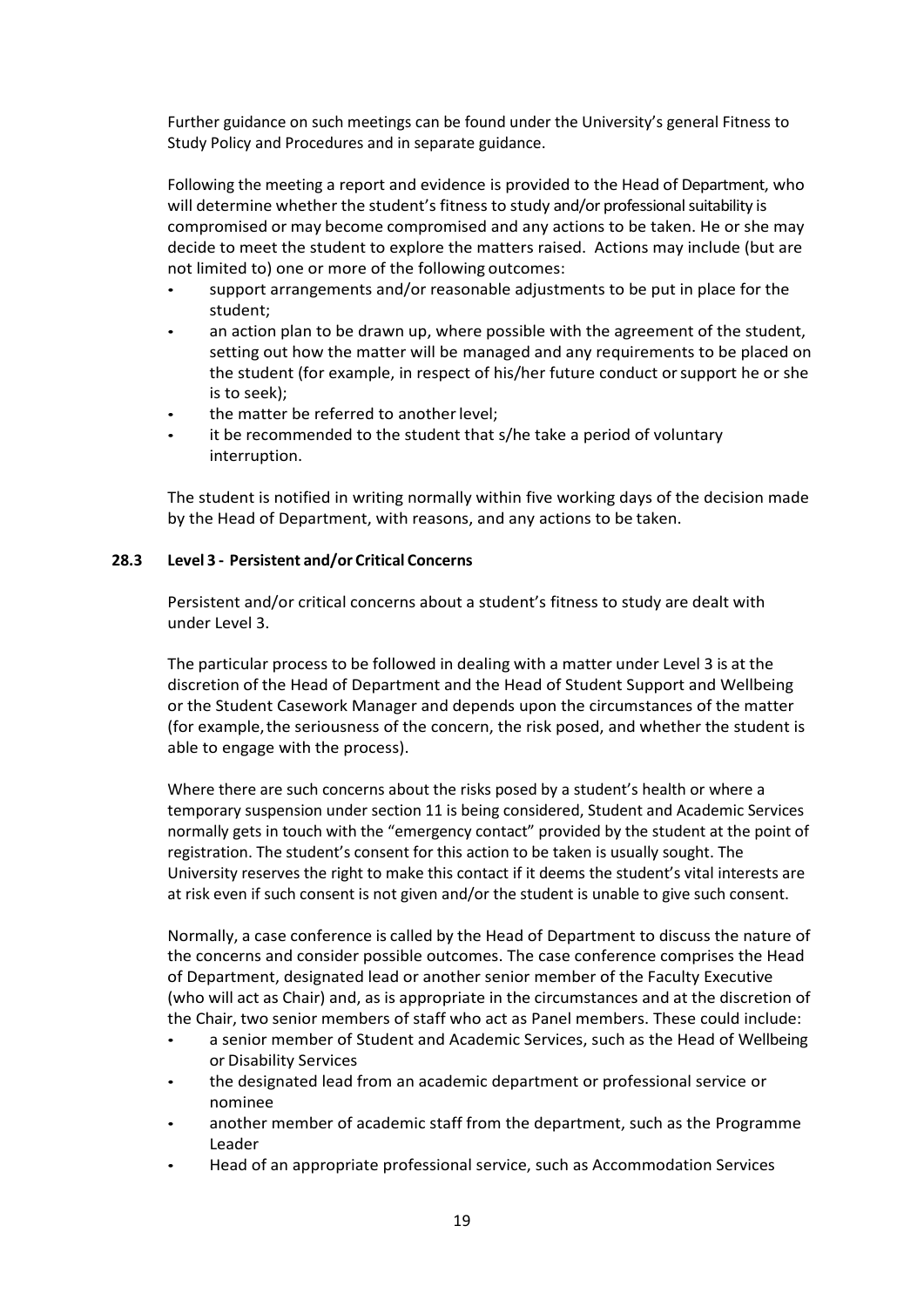The Panel may also seek advice from a member of the relevant profession external to the University.

A caseworker from the Student Casework Team is also present to advise the Panel, and a minute-taker if necessary. Other individuals may be called upon to provide information (for example, staff who have been involved with the student) either in person or in writing. Relevant external professionals (for example, psychiatrists, GPs, mental health workers, probation officers) may also be invited to attend. Provision is made for the production of written reports (for example, medical reports) where appropriate.

Normally the student is invited to attend the case conference, and the case conference seeks to identify the student's perception of the concern and of the impact on their professional suitability. The student is entitled to be accompanied to the case conference, normally by no more than one person, and preferably a close family member. The student is informed of the case conference in writing at least 24 hours in advance, the purpose of the case conference, the nature of the concern, who will be present, and that the matter is to be managed under Level 3.

Further guidance on such case conferences can be found under the University's general Fitness to Study Policy and Procedures and in separate guidance.

The Panel determines whether the student's fitness to study is or may become compromised and, if so, whether their professional suitability is compromised, and any actions to be taken. Such actions may include (but are not limited to) one or more of the following outcomes:

- support arrangements and/or reasonable adjustments to be put in place for the student;
- an action plan to be drawn up, where possible with the agreement of the student, setting out how the matter is to be managed and any requirements to be placed on the student (for example, in respect of his/her future conduct orsupport he or she needs to seek);
- the matter referred to an earlier level of this Procedure:
- the student be withdrawn from placement or other University related activity;
- the student be permitted to continue on a part-time basis or to study by means of formal or informal distance learning with appropriate support;
- it be recommended to the student that s/he take a period of voluntary interruption;
- it be recommended to the student that they transfer onto a non-professional programme;
- it be recommended that the student be excluded from University premises for a stated period of time, with arrangements put it place to support his or her study as is reasonable, with or without conditions, for any subsequent return on to the premises;
- it be recommended that the student be suspended from their programme of study for a stated period of time, with or without conditions, for any subsequent return tostudy;
- it be recommended that the student be expelled from the University.

Where a decision to recommend withdrawal from an activity, suspension, exclusion or expulsion is made, the process in section 24 above will be followed.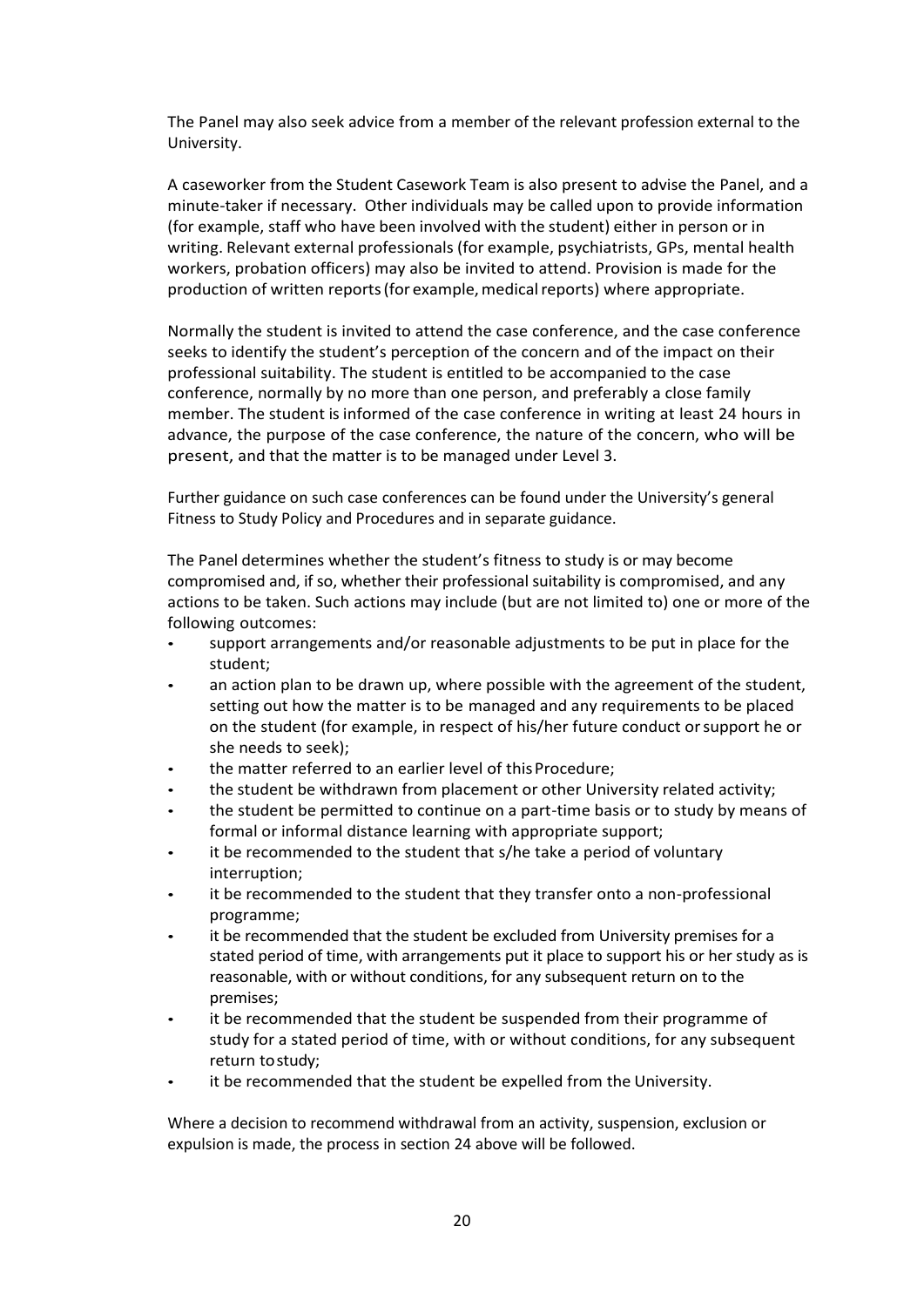The student will be notified in writing of the decision and outcome of the case conference with reasons, normally within five working days.

The minutes of the proceedings and the determination of the case conference are available to all in attendance and are kept securely by the Student Casework Team.

## **29 Appeals**

- 29.1 Students may raise a written appeal to [complaints@uwe.ac.uk](mailto:complaints@uwe.ac.uk) against the outcome of Levels 2 and 3 of this Procedure within ten working days of the date of the notification on one or more of the following grounds:
	- The University has failed to follow its own Procedure adequately;
	- The decision is unreasonable and/or a disproportionate sanction has been imposed;
	- The student has material new information/evidence which was not reasonably available before.

The Students' Union Advice Centre is able to support students through the appeal process.

- 29.2 A member of the team considers the appeal submission and determines whether there are valid groundsto appeal.
- 29.3 Where valid grounds are determined, the appeal will progress to the Vice-Chancellor, or nominee, for consideration. Should the Vice-Chancellor have been involved in the procedures at an earlier stage, the appeal will be considered by a member of the Board of Governors.
- 29.4 The Vice Chancellor (or nominee) considers the evidence provided and determines the outcome of an appeal. The Vice Chancellor (or nominee) makes one of the following decisions:
	- Dismiss the appeal; or
	- Uphold the appeal and:
		- o refer the matter back to an earlier level of the Procedure for reconsideration, e.g. if the correct process has not been followed, or if material new information or evidence has been made available; or
		- o impose an alternative sanction or action.
- 29.5 The outcome of the appeal is notified to the student in writing together with reasons within seven working days ofdetermination of the appeal. This decision is final and concludes this Procedure. A "Completion of Procedures" letter is issued to the student. Further information on procedures for external and independent review can be obtained from the Office of the Independent Adjudicator for Higher Education website (www.oiahe.org.uk).

### **30 Return to Study**

- 30.1 A request to return to study, following either voluntary or imposed suspension of studies or a decision of exclusion, must be made by a student in writing to the Student Casework Team in Student and Academic Services.
- 30.2 The process by which the outcome of a return to study request is determined may vary according to the circumstances of the matter and the interests of fairness, and is at the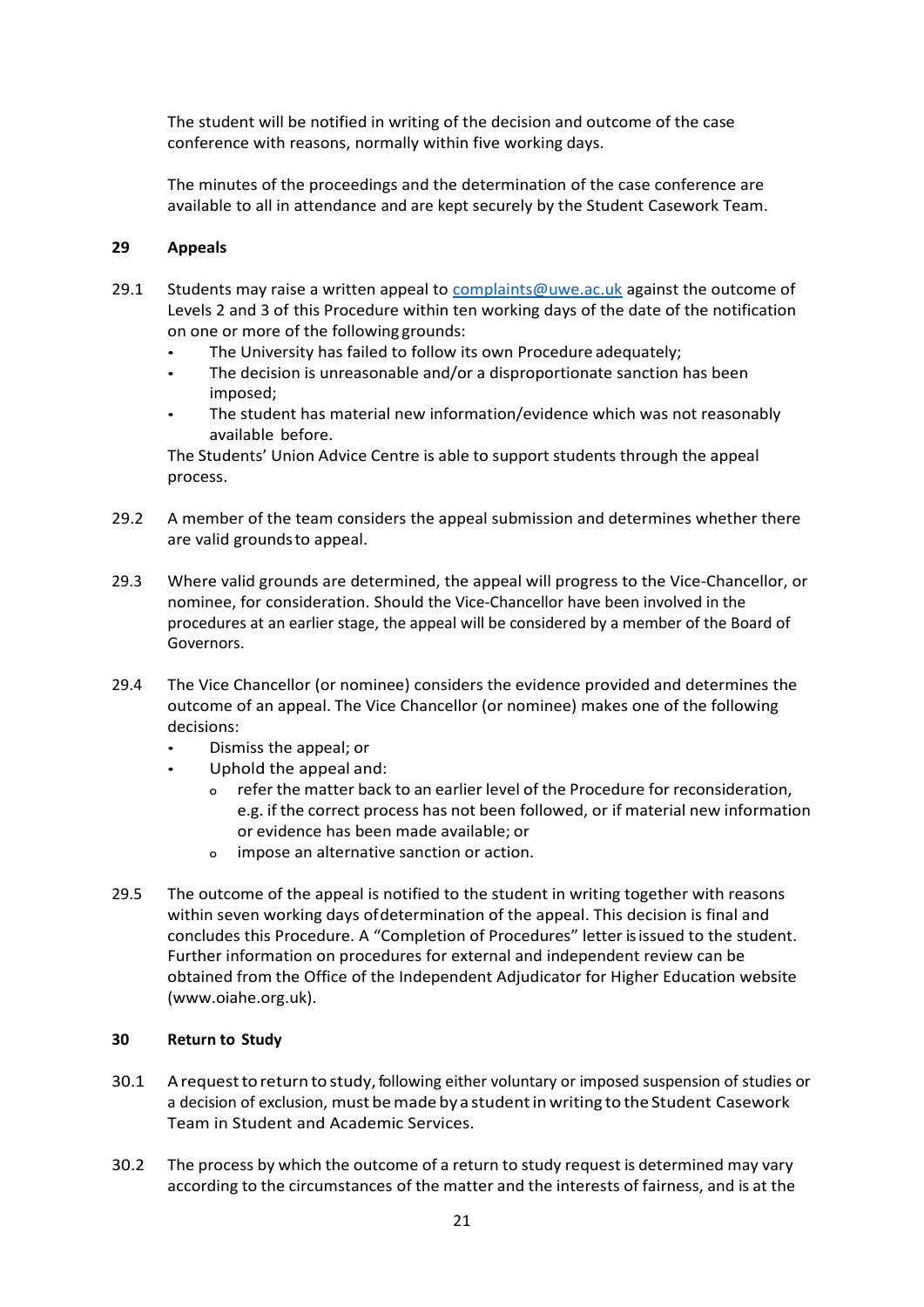discretion of the Head of Department or designated lead. Each student's case varies depending upon the context and specific circumstances. In each case, however, a return to study by a student is dependent upon the student satisfying the Head of Department, or nominee, that they are in a position to return to study safely, has insight into the professional suitability concerns raised previously and that they have complied with any conditions placed upon their return.

- 30.3 Normally the student is invited to meet with the Head of Department or nominee to consider the request to return to study. A student caseworker will also attend. The Head of Department may require the student to produce satisfactory medical and/or other evidence to support the request to return (for example, evidence of engagement with support, a psychiatrist's report or GP's letter) from recognised professionals preferably with sufficient knowledge of the student, the demands of higher education, and the student's intended programme of study in order to give an informed opinion. The student may be asked to provide such evidence before a decision is made whether to arrange a meeting.
- 30.4 The Head of Department determines whether to permit the student to return to study. In reaching his or her decision, he or she may consult with relevant University staff and/or external professionals. He or she may decide that the matter should remain under this Policy and may impose conditions upon any return to study (for example, relating to the student's conduct, any support the student should seek and/or his or her academic progress). The Head of Department considers any support and/or reasonable adjustments which should be put in place for the student in connection with his/her return to study and is responsible for ensuring that any support and reasonable adjustments identified are provided/ made.
- 30.5 The decision of the Head of Department is notified to the student in writing, with reasons, within a reasonable time of the student's written request to return to study. If the requestis turned down, the letter includes information on the process of reapplication for a return to study.
- 30.6 The student may appeal that decision within 10 working days of the date of the written notification of the decision, on one or more of the following grounds:
	- the University has failed to follow the procedure set out in this Policy and Procedure
	- the decision was unreasonable and/or disproportionate
	- material new information/evidence is available which was not reasonably available before.

The process for submitting an appeal is set out in paragraph 26 above.

30.7 The University works collaboratively with the student in respect of any support arrangements put in place for a return to study. Before or on their return, the student is invited to attend a meeting or be in contact by other means with appropriate members of academic staff and/or support services. An action plan may be drawn up to support the student's successful transition back to study. The action plan will detail any conditions imposed and any support identified by the Head of Department in respect of the student's return. The action plan will include a timetable for any review. If conditions are attached, failure to comply may lead to further action under the Professional Suitability Procedures. The student will be sent a copy of the action plan.

Approved by Academic Board October 2019